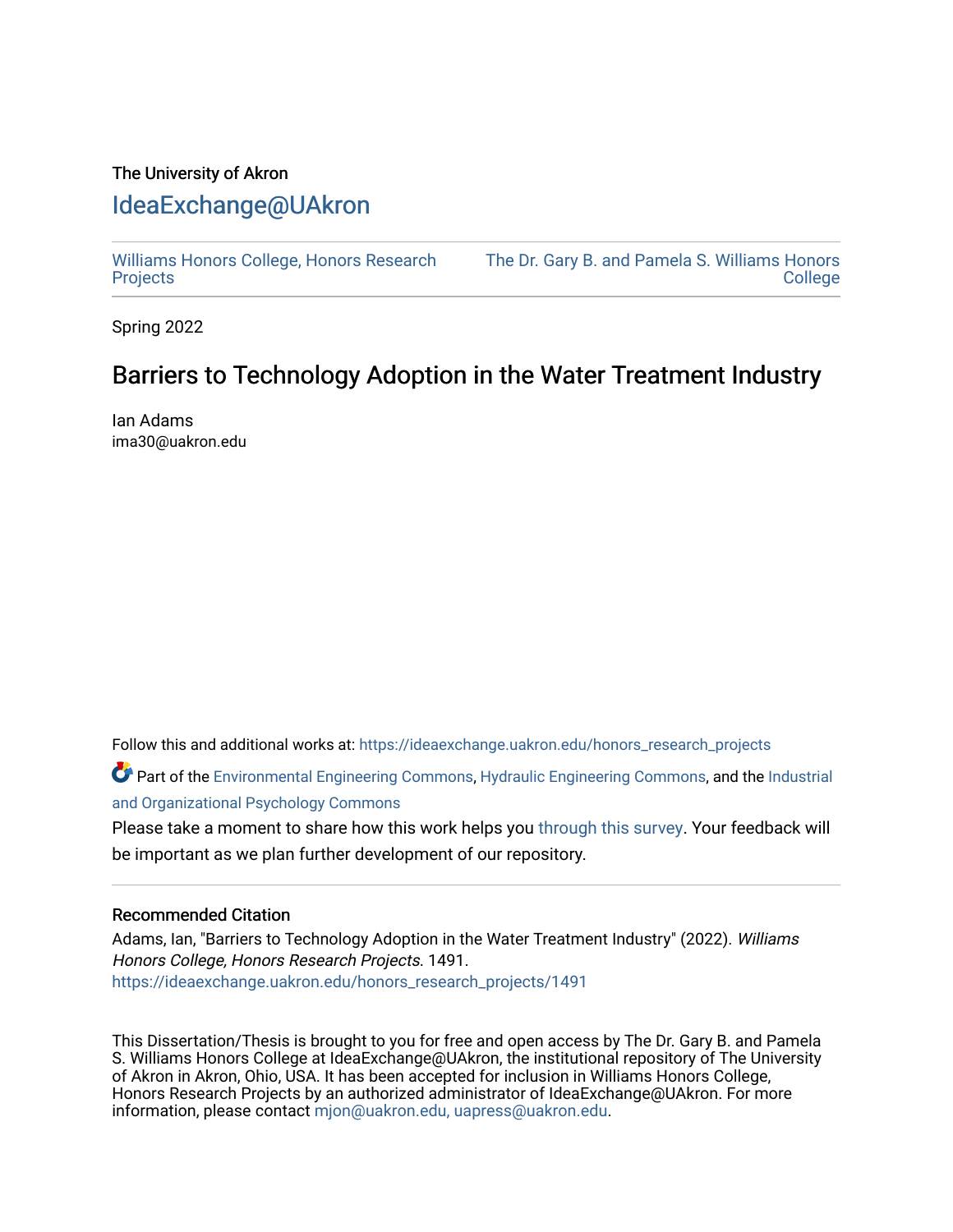# **The University of Akron: College of Engineering & Polymer Science**

**Department of Chemical, Biomolecular & Corrosion Engineering**



Barriers to Technology Adoption in the Drinking Water Treatment Industry

Ian Adams

Prof. Dr. Christopher Miller, Project Faculty Advisor Prof. Dr. Joseph Fox, Project Reader Prof. Dr. Zhenmeng Peng, Project Reader

Submitted to Williams Honors College, University of Akron Honors Undergraduate Research Project 2022 Course 4200:497 Submitted on 22 April 2022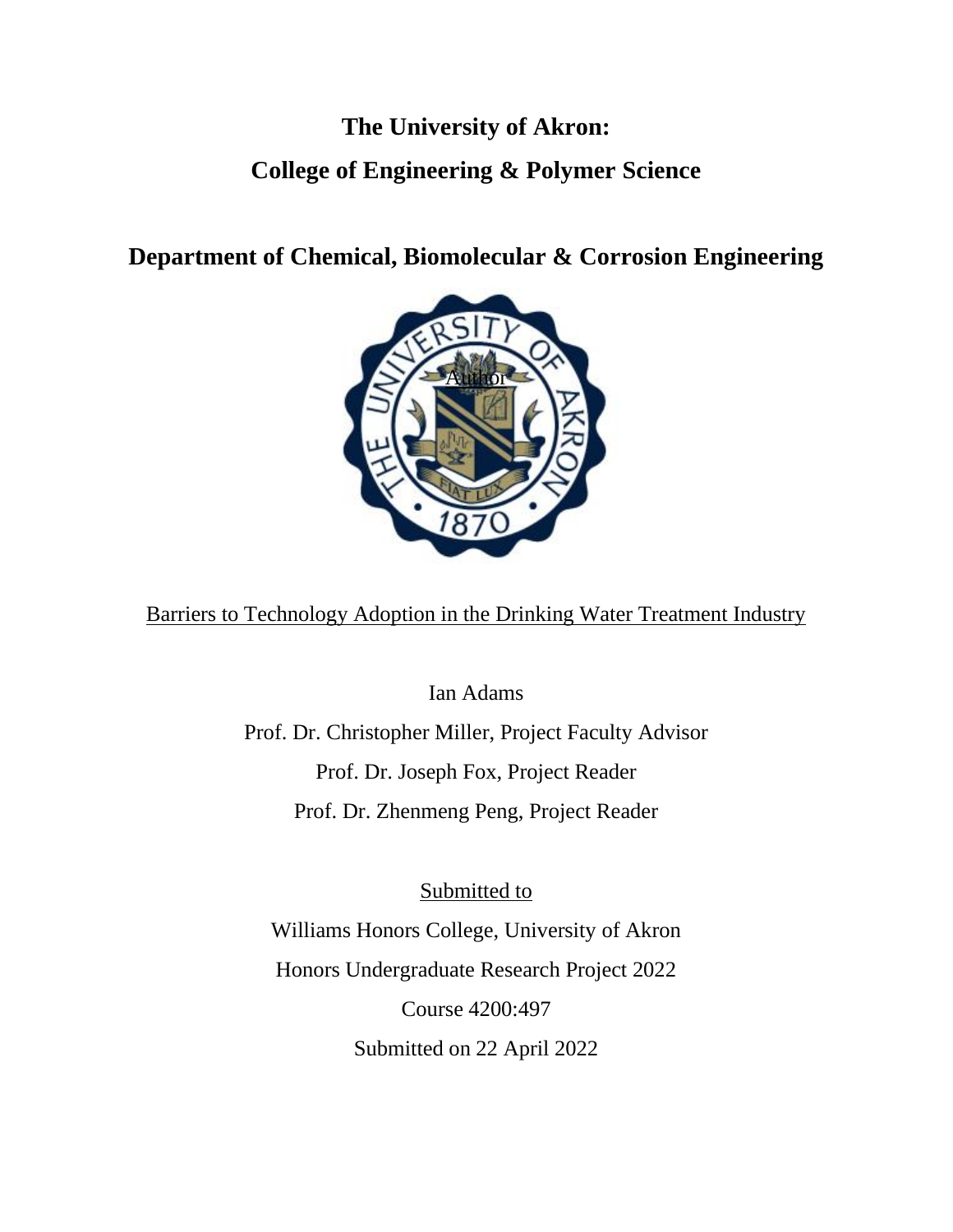#### **Executive Summary**

The drinking water treatment industry is constantly evolving, and water systems must be vigilant to keep up with the ever-changing regulations and available technology. The latest advancement to reach the water sector is the rise of digital twins and artificial intelligence. Although these technologies are available and have been shown to be effective, very few systems have integrated these new software options. Through evaluating case studies and other literature, several potential barriers to technology adoption in the drinking water treatment industry have been identified. These options are as follows: satisfaction with current technology, lack of awareness of technology options, lack of understanding of technology capabilities, lack of funding, lack of staff expertise, lack of customer assistance from vendors, lack of available training, prior investment inhibiting future investment, resistance to change, lack of understanding of technological trends, concern over jobs becoming obsolete, difficulty of learning to use new technology, lack of communication between staff and management, and cybersecurity concerns. Prior research has identified lack of funding and lack of staff skills to be leading barriers [3] but fails to consider other factors such as cybersecurity issues. They also do not address any specific piece of technology. Instead, they opt to speak generally about digital development. To better understand these aforementioned barriers, a survey of superintendents, managers, chief operators, and others, was taken for water systems primarily in Ohio, but also in Pennsylvania and Indiana. The respondents were asked to rate each of the barriers on a scale of one to ten, with a ten indicating the barrier has a strong effect on technology integration and a one indicating no effect. The average response for each barrier was determined, and the barriers were ranked in order of effect on technology integration, In descending order of impact, the barriers were ranked as follows: cybersecurity concerns, prior investment, lack of funding, lack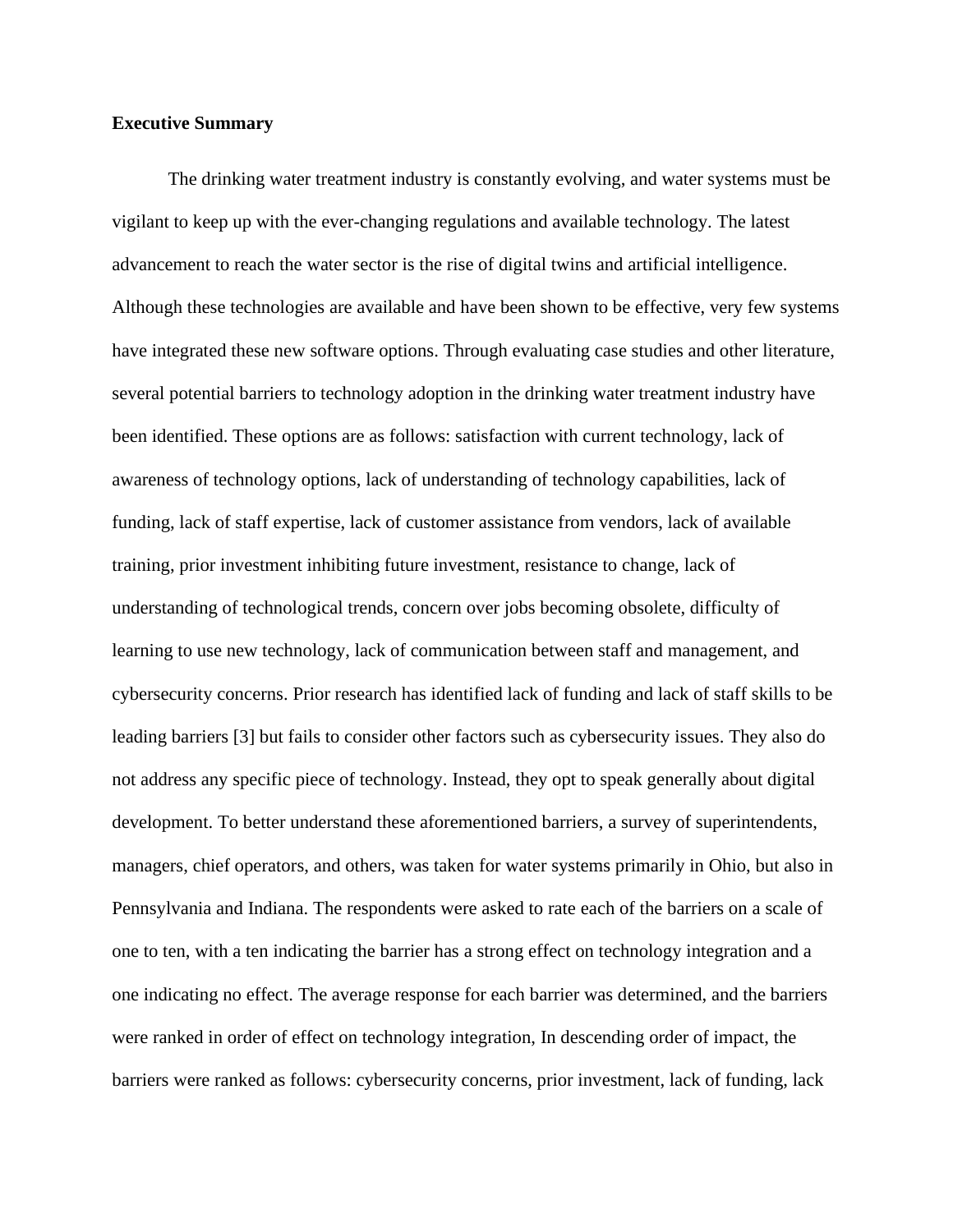of staff expertise, lack of understanding of technological trends, lack of training, lack of customer support, resistance to change, difficulty learning new technology, lack of communication between staff and management, and concern about jobs becoming obsolete. The barrier with the greatest affect, cybersecurity concerns, received an average response of 8.25, while prior investment and lack of funding received ratings of 7.07 and 6.86 respectively. The least impactful barrier, concern about jobs becoming obsolete received an average response of 3.54. The survey also gathered data specifically for artificial intelligence and machine learning tools and found similar results. Again, cybersecurity and lack of funding are large barriers, but confusion about AI and its capabilities is also a significant obstacle. 27% of respondents indicated that funding is the greatest obstacle relating to AI integration while cybersecurity concerns received 23% of responses. Conversely, lack of customer assistance, lack of training and lack of staff expertise were determined to be the least impactful barriers to artificial intelligence integration.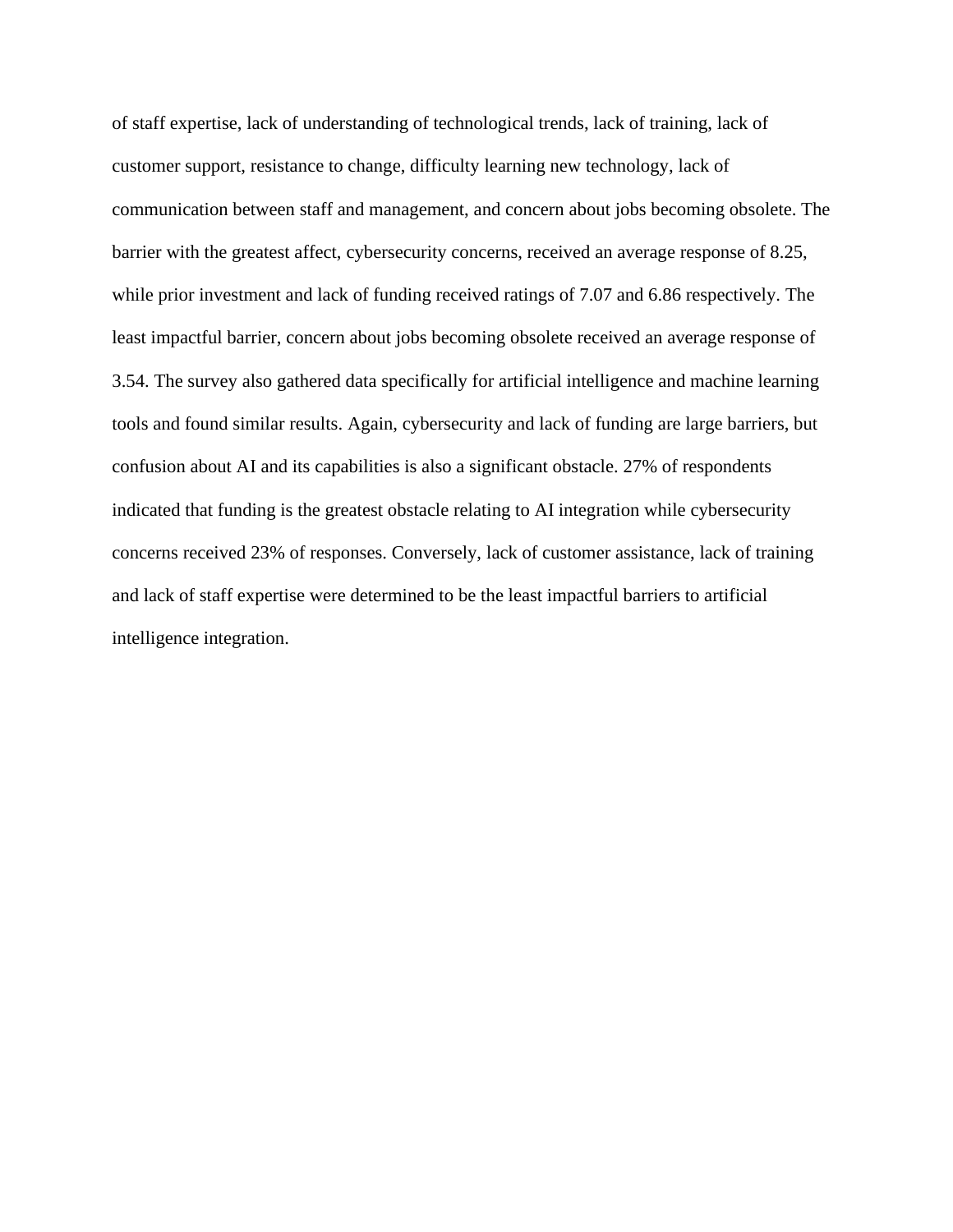#### **Introduction**

Over the last century, the drinking water treatment industry has evolved from a field primarily relying on manual processes into an industry with access to cutting edge technology. The technology utilized by water systems range from simple data management software to advanced artificial intelligence and machine software platforms. The rise of new technology options such as digital twins and machine learning tools have been shown to increase plant efficiency, leading to numerous benefits [10]. Recently developed artificial intelligence systems have saved plants as much as 25% in chemical costs [10]. Despite the growing availability of these products, many drinking water treatment plants have not integrated newer, more advanced forms of technology. Operations that rely only on a simple technology foundation for data management and treatment planning can encounter efficiency issues that negatively impact the treatment plant's daily operation.

In an attempt to explain why certain plants have not integrated new technology, many factors will be considered. These factors include both practical issues, such as availability of funding, and workplace psychology issues, such as resistance to change among water treatment plant employees. In addition, an inquiry into the decision-making process behind technology decisions will be made in an attempt to understand this process and determine how it affects new technology integration. These questions will be applied both to technical upgrades in general, as well as artificial intelligence. By better understanding the barriers to technology integration in this field, superintendents, software vendors, regulators, and others, will be better prepared to overcome these obstacles as the available technology options continue to improve. Ultimately there is room for improvement in the efficiency of the drinking water treatment industry and integrating more capable technology can only improve this issue over time. Firsthand experience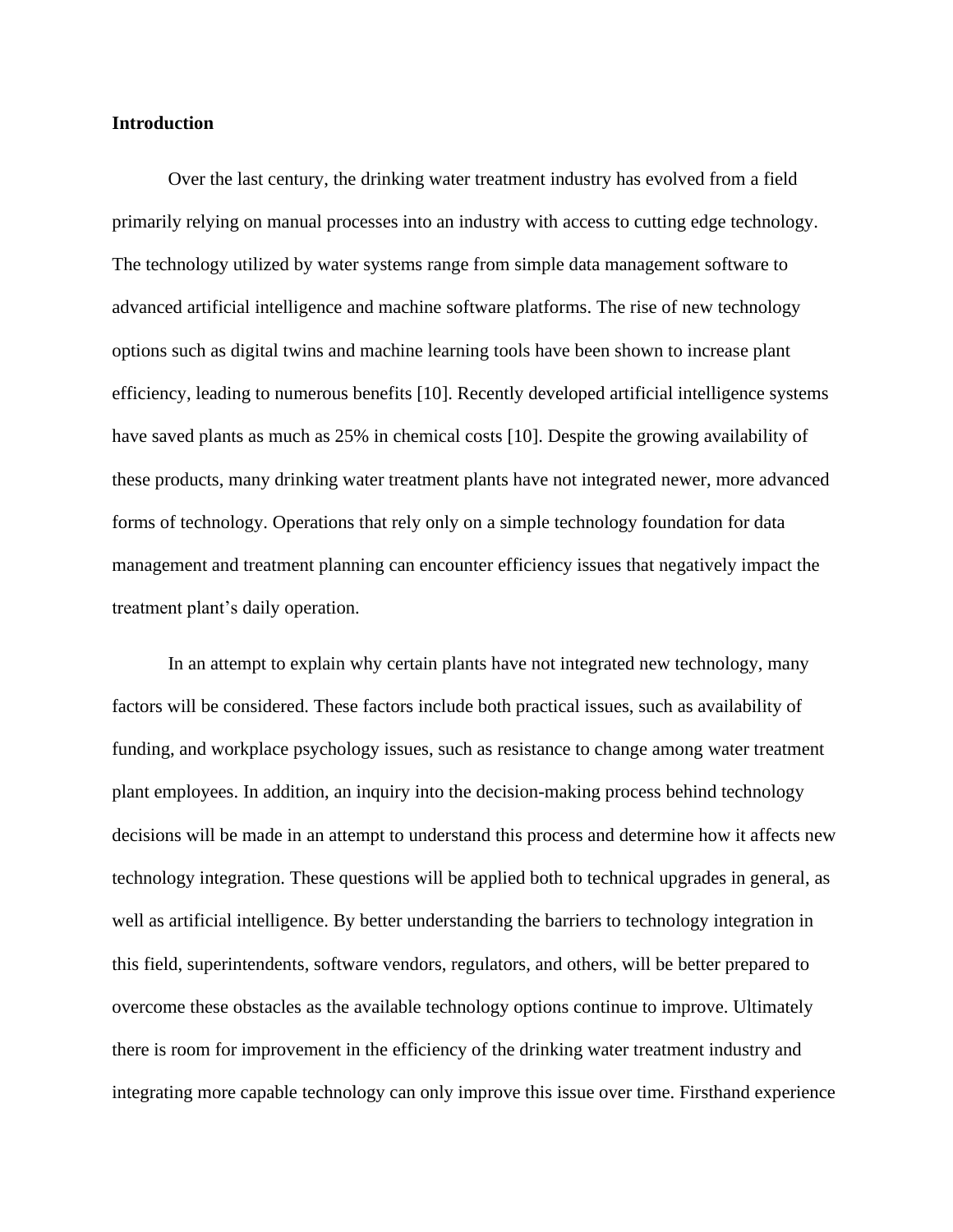working with the Ohio Environmental Protection Agency has spurred much of the interest in this topic and has provided meaningful context for the following inquiries.

#### **Background**

The technological resources used in drinking water treatment plants vary significantly from plant to plant. Some utilize newly developed artificial intelligence (AI) platforms while other use more traditional technological resources. While upgrading technology can be difficult for many reasons, once completed, the rewards can be great.

#### *Understanding Current Technological Capabilities of Water Systems*

The first and most obvious reason for lack of further technology integration is that no new technology is needed. If a plant is already acting at peak efficiency, it is not economically sound to make an investment that will yield little to no reward. Although this might be the case for a select few water treatment plants, a study conducted by Dodge Data and Analytics indicates that widespread improvement is possible across the drinking water treatment industry [3]. The survey asked water treatment plants to rate their capabilities in eight areas of digital maturity [3]. These categories include information mobility, digital management of asset information for operations and maintenance, real time digital asset management, and use of digital twins and others [3]. In all categories, only a small percentage (less than 13% in all categories) rated their capabilities as very good or excellent [3]. In fact, 47% of respondents described their ability to digitally manage asset information in real time as limited or no ability at all [3]. Even the least digitally complex category, information mobility through the organization, had 22% of respondents indicate no or limited capabilities [3]. The responses to the survey indicate that the digital maturity of drinking water treatment plants across the United States has room for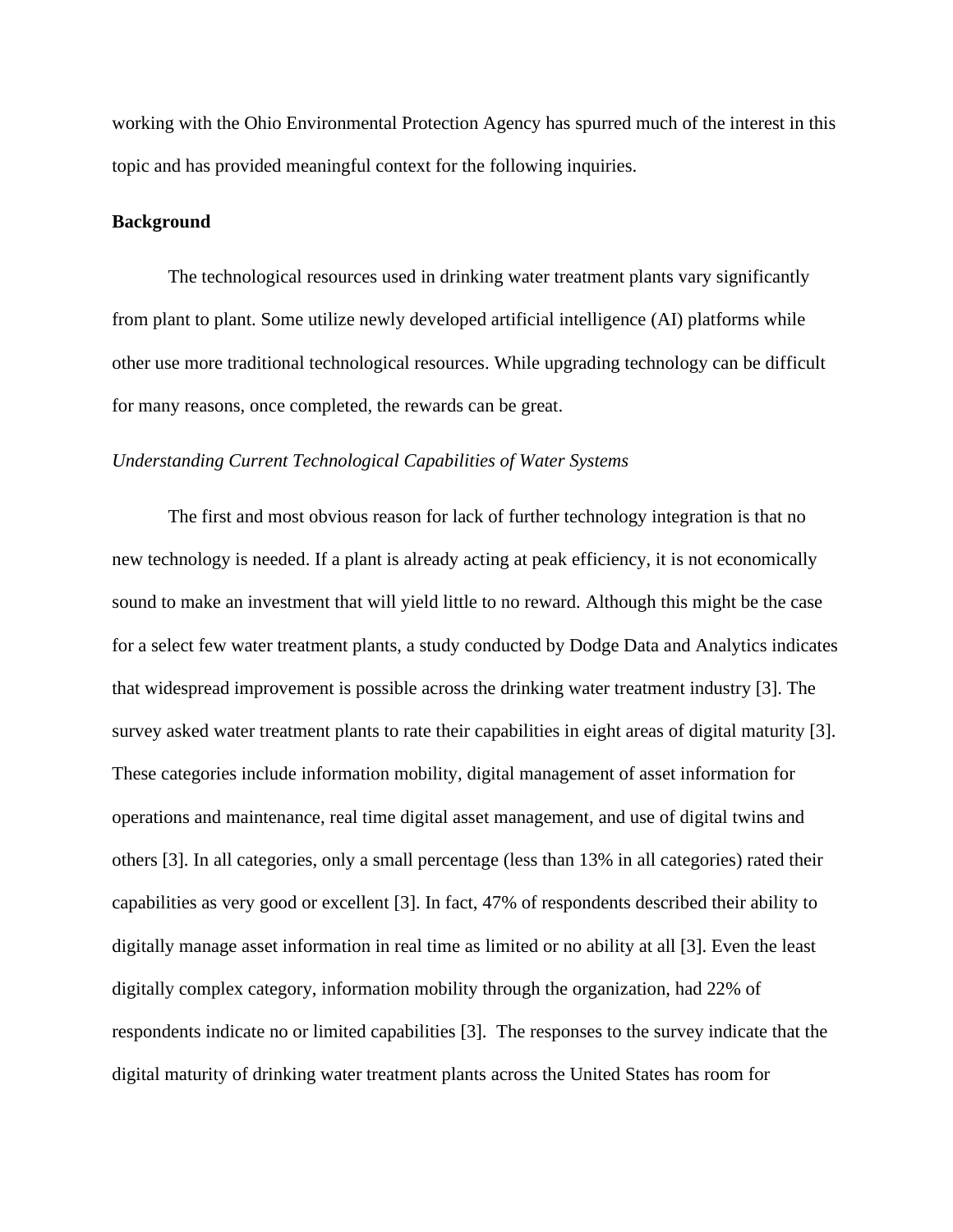improvement. Although some plants exhibit excellent capabilities in these categories, the vast majority would greatly benefit from new technologies. Clearly one or many factors is inhibiting further technological growth in this field despite many examples of new technology leading to improved water quality and overall plant efficiency.

#### *Campbell, Ohio Water Treatment Plant Case Study*

Fontus Blue, a company providing software solutions to drinking water treatment plants, has conducted several case studies that display the numerous and sometimes unexpected benefits of embracing new technology [4]. One notable case study reviews the cost savings and water quality improvements witnessed by the Campbell, Ohio treatment plant [4]. Routine sampling of Campbell's distribution system revealed a spike in trihalomethanes (THMs), a form of disinfection byproducts caused by chlorination of water during treatment [4]. While being hazardous to public health, elevated THM levels can also violate rules instituted by the Ohio Environmental Protection Agency (Ohio EPA). In this case, Campbell was using a strategy of increased chlorination to fight microcystin levels caused by harmful algal blooms (HABs) [4]. Initially, Campbell reached out to Fontus Blue to develop a strategy for controlling microcystin levels [4]. The initial response was an improvement but limiting THMs was still an issue [4]. Again, Campbell reached out to Fontus Blue and this time a comprehensive plan was instituted to fight both microcystin and THMs simultaneously [4]. The software developed by Fontus Blue allows operators to input various water quality parameters and simulate in real-time different treatment strategies all from the cloud [4]. The implementation of the new software immediately correlated to an improvement in THM levels and Campbell eventually recorded the lowest THM level in plant history [4]. This case study reveals many of the potential benefits of integrating new technology, but questions remain about the technology integration process as a whole.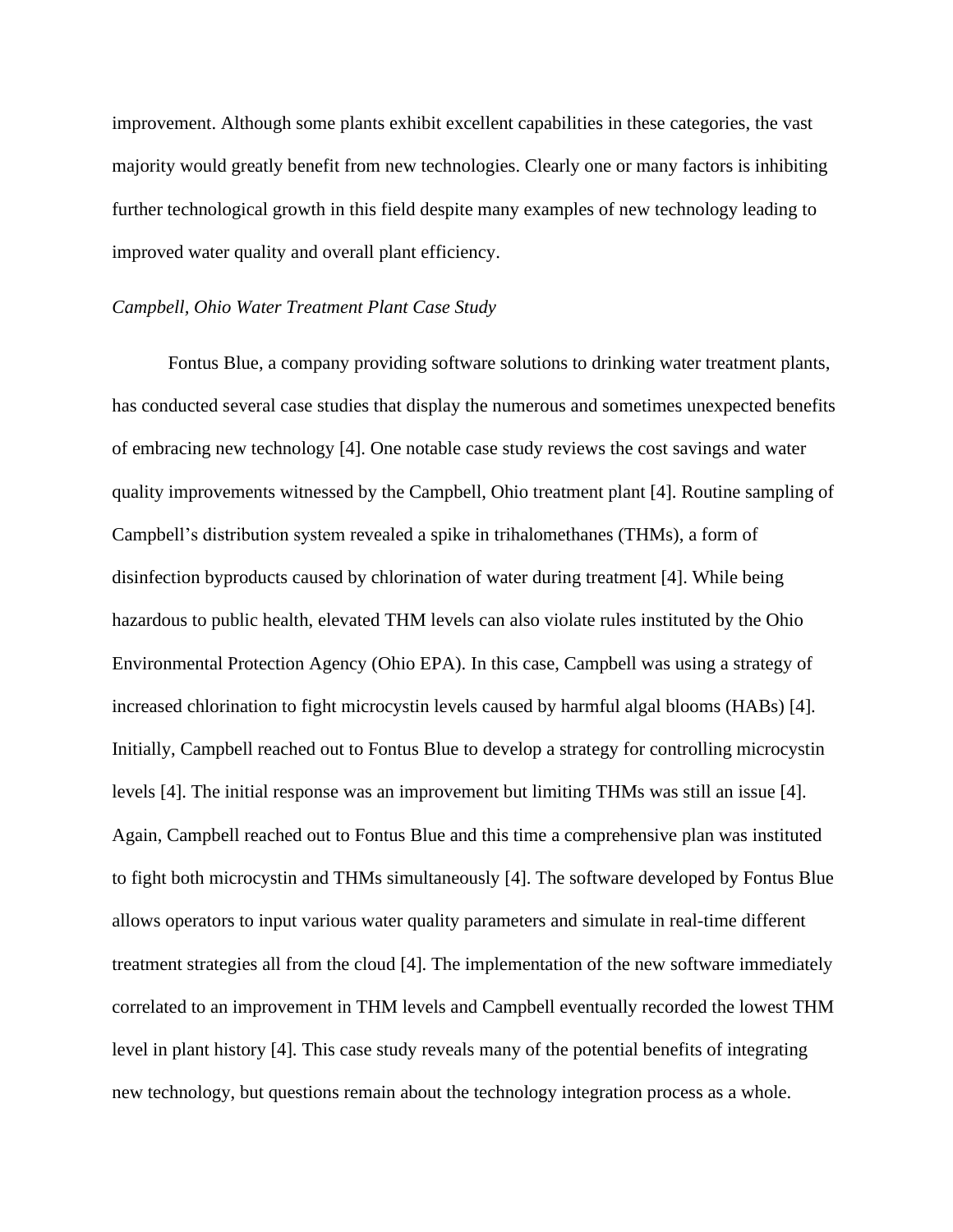The decision to invest in the software supplied by Fontus Blue resulted in an immediate and lasting improvement in the quality of Campbell's water [4]. Fontus' involvement also ensured that Campbell was in compliance with the Ohio EPA's rules and regulations [4]. The field of drinking water treatment is constantly evolving due to technological innovation as well as regulatory changes. These regulation changes are constantly growing to include different items, such as the new Lead and Copper Rules unveiled in late 2020. Due this reality, working with an adaptable partner like Fontus Blue is an extremely important factor in keeping up with emerging compliance standards. The comprehensive capabilities of the software not only provide a solution to Campbell's quality and compliance goals, but also allow the plant to better manage other water quality parameters, such as pH, in ways that they could not before [4]. The new software led to more efficient use of expensive powdered activated carbon (PAC), used for removal of organic material [4]. Despite the great results, it appears that the Campbell team underestimated the effect new technology could have on their water quality and overall plant efficiency. In the case study, Joe Tovarnak, the plant superintendent, is quoted as saying, "We didn't realize that Fontus could help of fix both (the THM and HAB) problems [4]." This highlights a potential barrier to technology integration: that water plant employees are sometimes unaware of the capabilities of new technologies. Perhaps if water treatment plants become more aware of the diverse offering of technological tools available to them, they can benefit from improved efficiency sooner, rather than upgrading when a specific issue arises.

Another key aspect of technology integration mentioned in this case study is the need for operators to be able to efficiently use and understand the benefits of using new technology. Joe Tovarnak, plant superintended, again offers insight into this issue when he says, "Once operators understood the meaning behind the numbers and strength of the tool, they used it constantly. It's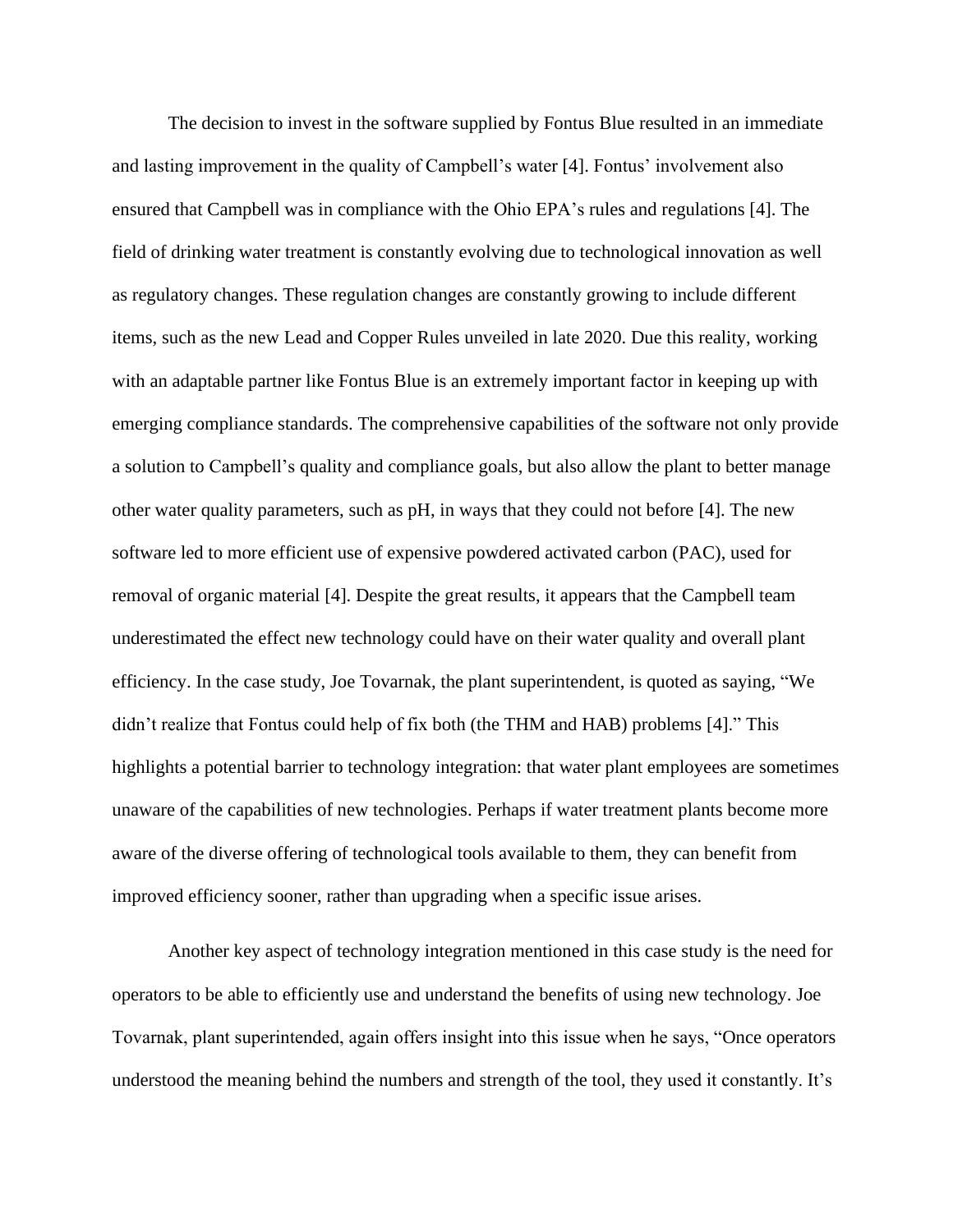much better than a 'plug-and-chug' spreadsheet [4]." Plant management, engineers and IT professionals can make all the upgrades they want, but if the operators struggle to use the tools, then the upgrade is meaningless. In this case study, Fontus Blue ensured this was not an issue by having a team member work with Campbell to implement and calibrate the new models [4]. Fontus Blue also trained the Campbell team on using UV-254 analysis to measure organic levels and they continue to support the Campbell team by providing training to new operators [4]. This success story of implementing new technology underscores the importance of software vendors offering support and training to their customers. A lack of this could act as a barrier to technology adoption. Operator comfort also needs to be considered both in terms of the practicality of learning to use new tools and organizational issues stemming from trust deficits. In a recent presentation, Baywork recognized the important role adequate training can have on organizational trust [13]. Baywork recommends implementing operator training throughout the software selection process and selecting vendors and consultants that care about training [13]. This case study is successful in part because of the emphasis both Campbell and Fontus put on training. Both the practical issues of learning to use new software and organization concerns could represent significant barriers to technology integration.

#### *Funding as a Barrier to Technology Integration*

With any improvement to a chemical process, a capital investment must be made, and in the drinking water treatment industry this can be a difficult proposition. Many water systems subsist off public funding, which is often limited. Combined with the fact that water is underpriced compared to its value, water systems often struggle with funding [1]. In fact, the need for additional drinking water treatment funding in the United States is so great, that the American Water Works Association estimates that a \$1 trillion invention must be made to meet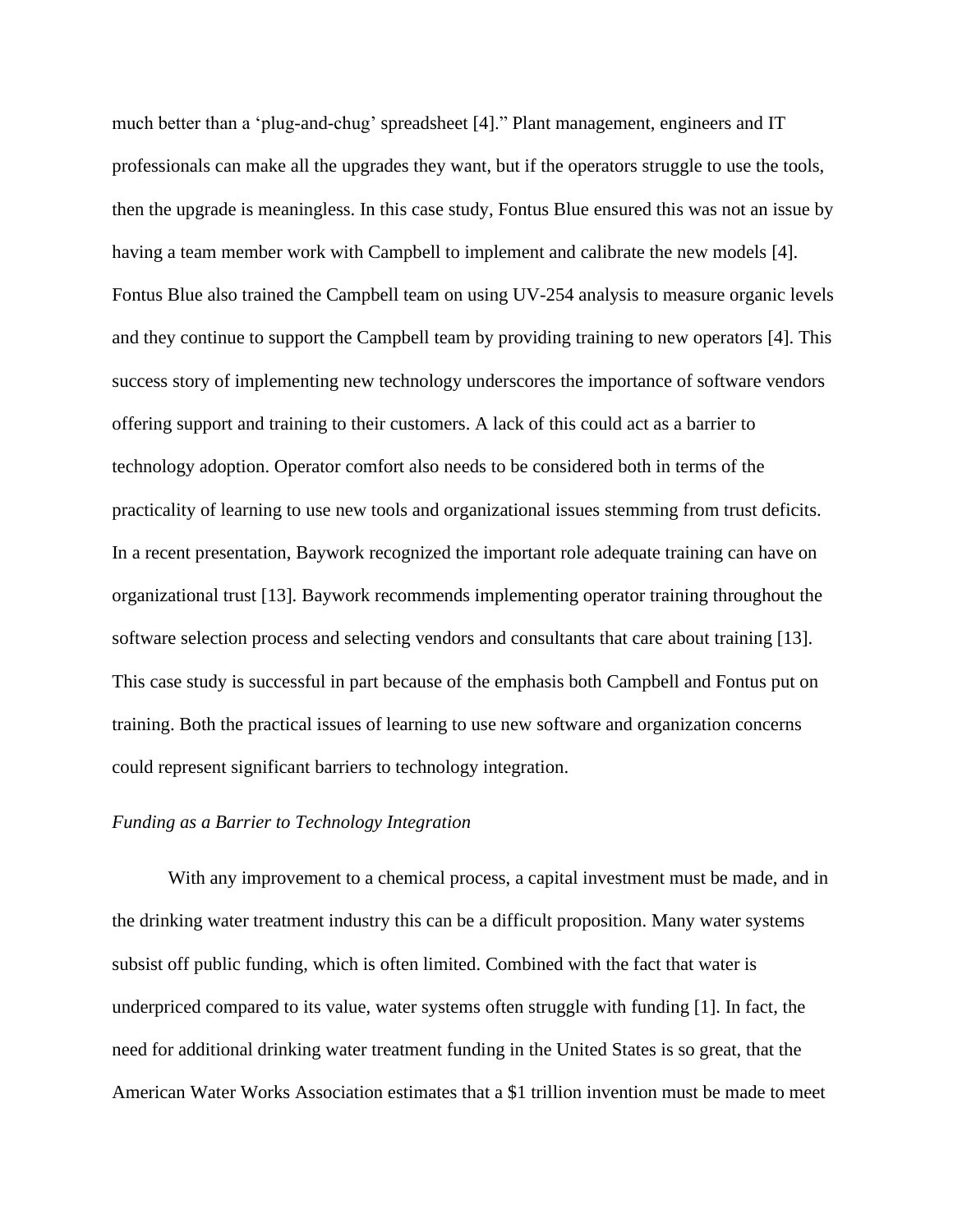all the immediate needs [1]. This is not a new problem and over the last several decades drinking water treatment plants have learned to maximize the efficiency of their operation. As demonstrated by the Campbell, Ohio case study, new technology can dramatically improve efficiency but overcoming the initial capital investment can be a challenge. Due to the severe and long-standing nature of this issue, it seems logical that lack of funding acts as a significant barrier to technology adoption. Recent survey data collected by Dodge Data and Analytics confirms this idea [3]. The survey shows that 74% of respondents think lack of funding is a significant functional challenge [3]. Furthermore, respondents identified lack of funding as the single greatest challenge facing capital planning and the fourth greatest challenge in Operations and Maintenance [3]. Lack of funding is a broad issue that affects many aspects of plant operation. Naturally, many other barriers to technology integration arise from this issue.

As identified by the Dodge Data and Analytics study, knowing what technology to invest in is a critical issue for water systems [3]. Obviously, this issue applies to many fields, but in drinking water treatment it is vital due to industry wide funding issues. Thus, decision makers must be highly efficient with their spending choices and when an investment decision is made, they must be extremely confident in their decision. Due to this reality, a lack of understanding of technological trends can be a notable barrier to technology integration. In other words, not knowing where to invest limited capital is a significant barrier to further integration. According to the same survey, 66% of respondents indicated this issue is at least moderately significant with 29% reporting high or very high significance [3]. Understanding current technological trends is important but this is not enough. The Campbell, Ohio case study reveals that not fully understanding the capabilities of available technology is also a significant barrier to further integration. By highlighting these two similar but distinct barriers, it becomes clear that the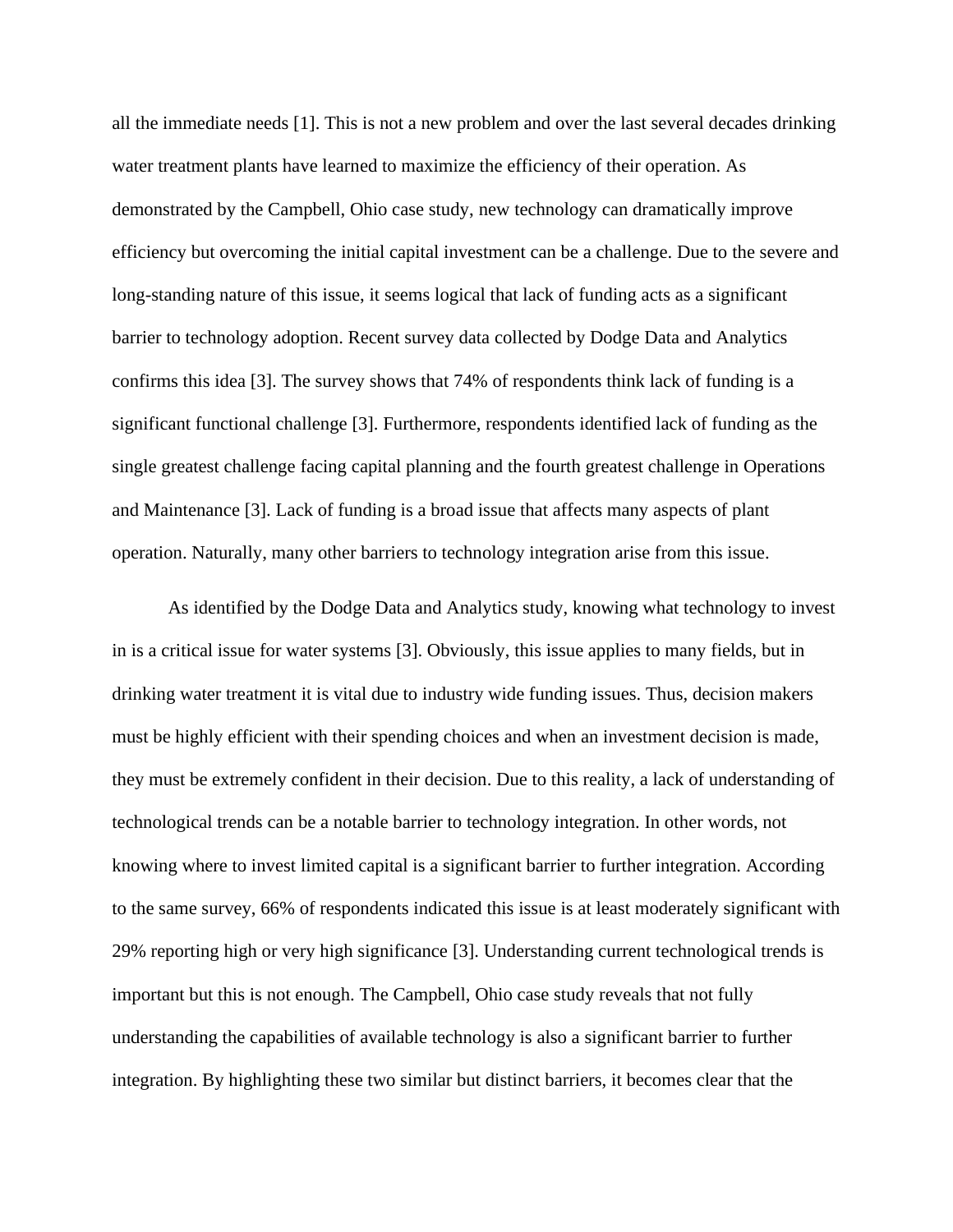internal decision-making process is critical in these situations. Thoroughly understating the nuances of how water systems decide to invest their capital is critical to breaking through these barriers.

#### *Organizational and Psychological Challenges as Barriers to Technology Integration*

Besides the decision-making process, other organizational issues also have the potential to act as barriers to technology integration. The Dodge Data and Analytics study again highlights several key ideas, including a lack of alignment on digital goals and organizational structure issues [3]. The study showed that 64% of respondents think lack of alignment of digital goals has at least moderate significance in preventing water systems from meeting digital priorities [3]. Furthermore, 35% indicate this issue has high or very high significance [3]. Again, a sound decision-making process is integral to having internal alignment and having strong communication within the organization is also important. As shown by the Campbell, Ohio case study, operators and management need to be in alignment when investing in new technological resources. This can only occur through communication and trust throughout the organization.

Other than internal alignment there are many organizational challenges but the most significant is resistance to change [3]. The Dodge Data and Analytics survey revealed that 70% of respondents indicate that resistance to change has as least moderate significance in stifling digital growth, while 41% indicate high or very high significance [3]. People often feel uncomfortable with change and with constantly changing compliance standards and best practices, water utilities are vulnerable to this issue [13]. Learning new skills can be difficult and sometimes employees struggle with having the confidence to adapt to a changing environment [1]. Another factor to consider is certain jobs becoming obsolete. As technology becomes more advanced, many workers fear that they will be replaced [1]. This issue has been exacerbated in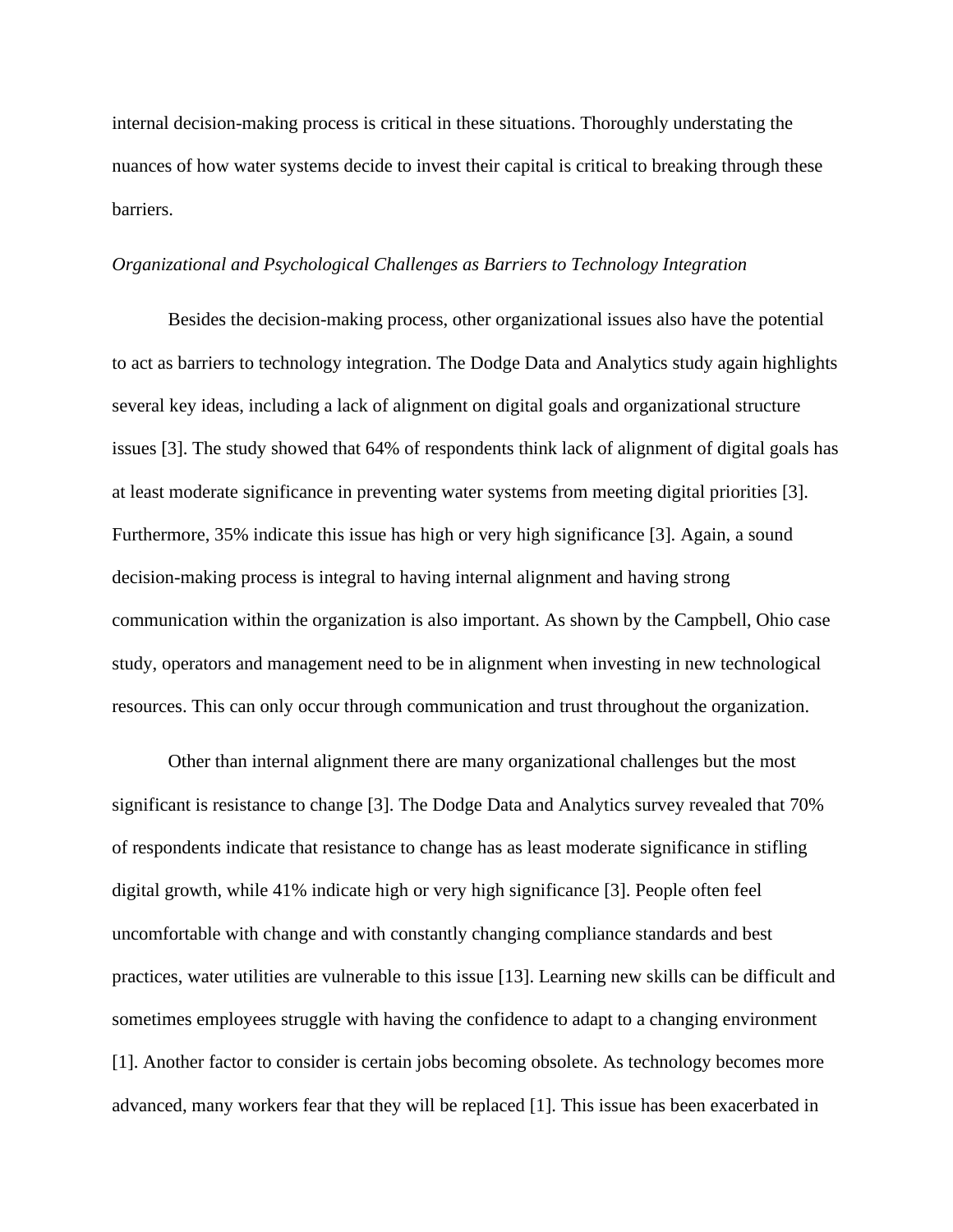recent years with the rise of AI. These fears are largely justified as new artificial intelligence systems have displaced many jobs in the manufacturing industry [8]. Once again, it is the responsibility of the organization to offer support in the form of technical training and other developmental opportunities [1]. Many of these organizational challenges do not have straight forward solutions but through competent leadership and offering support to employees, many of these issues can be solved.

#### *The Rise of Artificial Intelligence and Machine Learning in Drinking Water Treatment*

As previously noted, the drinking water treatment industry is constantly evolving to incorporate new regulations and integrate new forms of technology. An example of this is the rise of new AI and machine learning platforms. AI is already commonly used in several industries and is expected to become an integral part of industry worldwide [8]. Although very few water systems have adopted these new systems, their power and capabilities have already been shown to dramatically increase efficiency and improve water quality [10]. Despite the clear benefits, AI is often viewed with a negative connotation due to confusion about its capabilities [11]. Often people struggle to trust the results presented by AI and machine learning systems [6]. The same issues of confusion and lack of understanding also apply to the water treatment industry [1]. Determining how well water treatment plant employees, managers and superintendents understand AI is an important step in breaking down this barrier to integration.

#### *Digital Twins and Artificial Intelligence*

Connected with the rise of artificial intelligence is the evolution of the digital twin tool in water treatment. A digital twin is a digital tool that can model the past, present and future behavior of a water system [12]. Digital twins have existed longer than these new AI platforms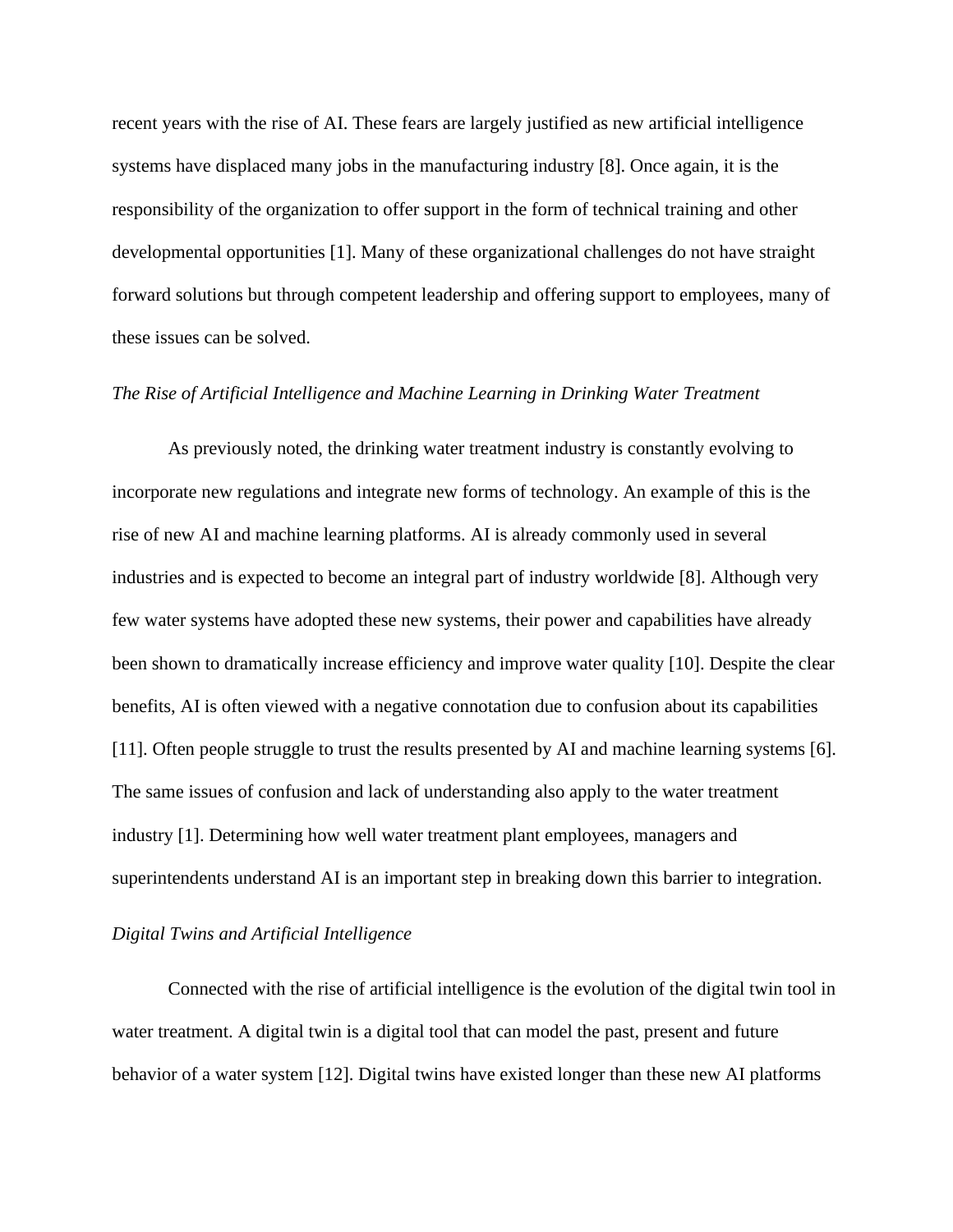but in recent years they have grown to incorporate machine learning. In a presentation from early 2022, James Cooper of Arcadis categorized water systems by breaking them into four distinct groups: digital twin ready, informational twins, operational twins and connected twins [2]. A full description of these terms can be found in the appendix. These categories begin with a basic digital twin ready system and increase in complexity up to connected twins [2]. The more complex categories utilize live data streams and offer process optimization, while more basic systems utilize historic or static data and help with design support [2]. In exchange for more advanced functions, these systems have more sophisticated requirements that make it impractical for many systems to invest in the more complex categories. However, this presentation illustrates that digital twins are applicable to water systems with a wide variety of existing tools.

There is a significant amount of mystery and uncertainty around what AI and digital twins actually are, and this can impact how water systems invest [2]. Often people incorrectly assume that AI is too complex for their needs. Cooper's presentation indicates that is often not the case and AI and digital twins are applicable in a variety of situations with a wide range of starting equipment [2]. Cooper describes the capabilities of digital twins in four categories: asset health twin, predictive, twin, security twin and immersive twin [2]. These terms succinctly describe the current capabilities of digital twins, which range from real time monitoring to virtual simulations and forecasting [2]. A full description of each term can be found in the appendix. These tools have the capability to improve plant efficiency, water quality, and much more [2]. Ultimately, utilizing a digital twin allows for an intersection of AI and human intelligence to problem solve in new and more efficient ways [2].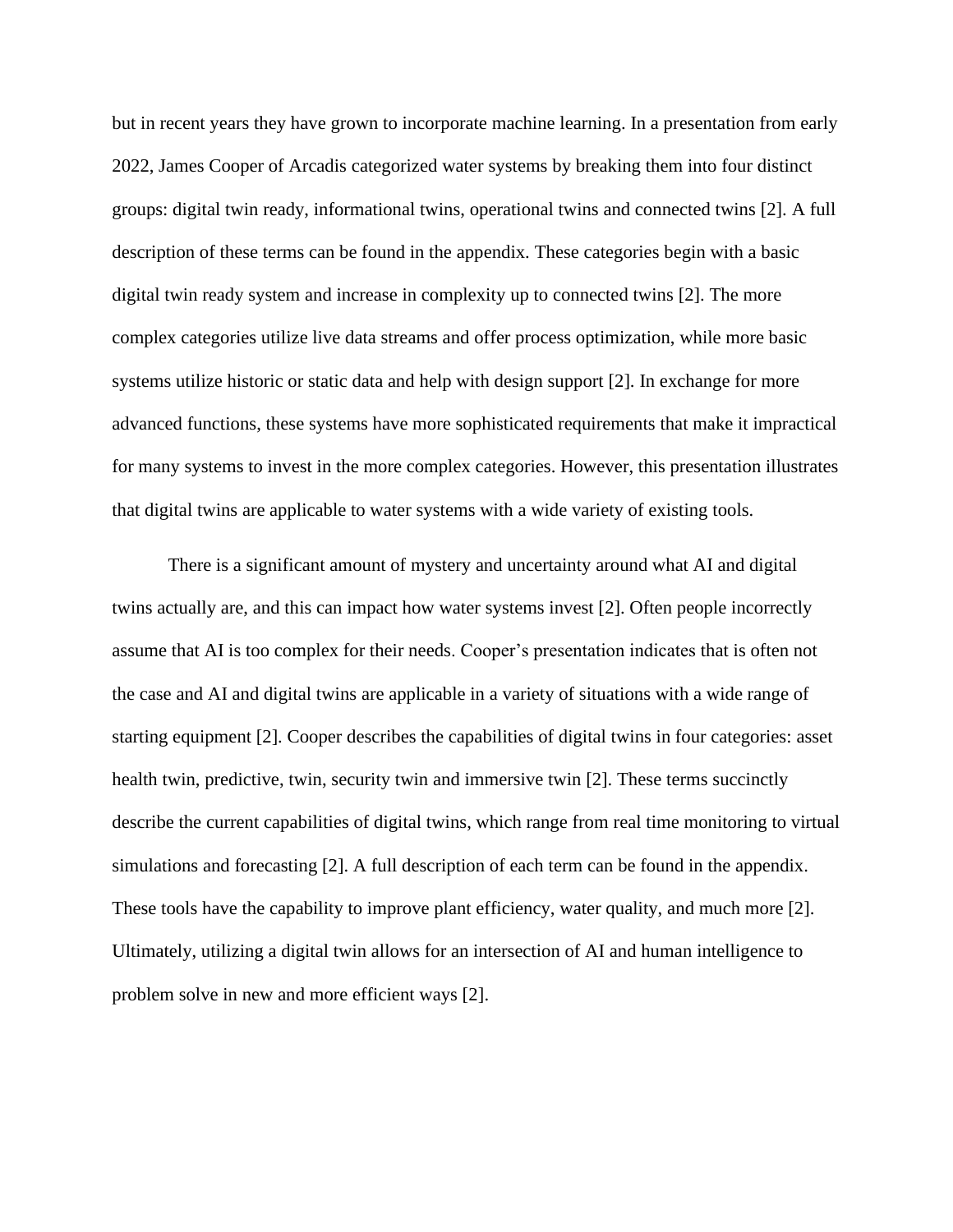#### *Akron Water Supply AI Integration Case Study*

A case study of Fontus Blue working with the Akron, Ohio drinking water treatment plant exhibits specific examples of the many benefits AI can bring to a water system [5]. Akron is a large surface water plant, tasked with producing approximately 30 million gallons per day [5]. Akron has a long history of extremely high water quality and operates with great efficiency yet integrating machine learning software still resulted in great improvements in both areas. The first challenge was adapting to the new lead and copper testing requirements enforced by the Ohio EPA in 2020 [5]. With assistance from the new software, Akron reduced their lead content to the lowest level in 28 years [5]. The AI tool also assisted with optimizing chemical dosing to limit disinfection byproducts and remove manganese [5]. The improved efficiency resulted in a 25% reduction in chemical costs in 2020, with a total cost saving of \$1.2 million [5]. This is an incredible development given the previously discussed financial struggles of the water sector. Fontus Blue recognizes the challenges facing integration of machine learning, citing complexity, resistance to change and lack of confidence in project outcomes as primary obstacles [5]. However, as success stories like this spread throughout the industry, more water systems will be willing to invest in emerging forms of machine learning and data analytics.

Since beginning work with Akron in December of 2019, Greensboro, North Carolina and Mentor, Ohio have partnered with Fontus Blue to implement AI systems [10]. Greensboro began integrating the new systems in June of 2021 and has already seen reduced averaged settled turbidity in addition to approximately 15% chemical cost savings in the fourth quarter of 2021 [10]. Mentor has seen similarly successful results with a decrease in average settled turbidity and 23% chemical cost savings in 2021 compared to 2020 [10]. Both Greensboro and Mentor both produce approximately 6 million gallons per day, which is significantly less than Akron's 31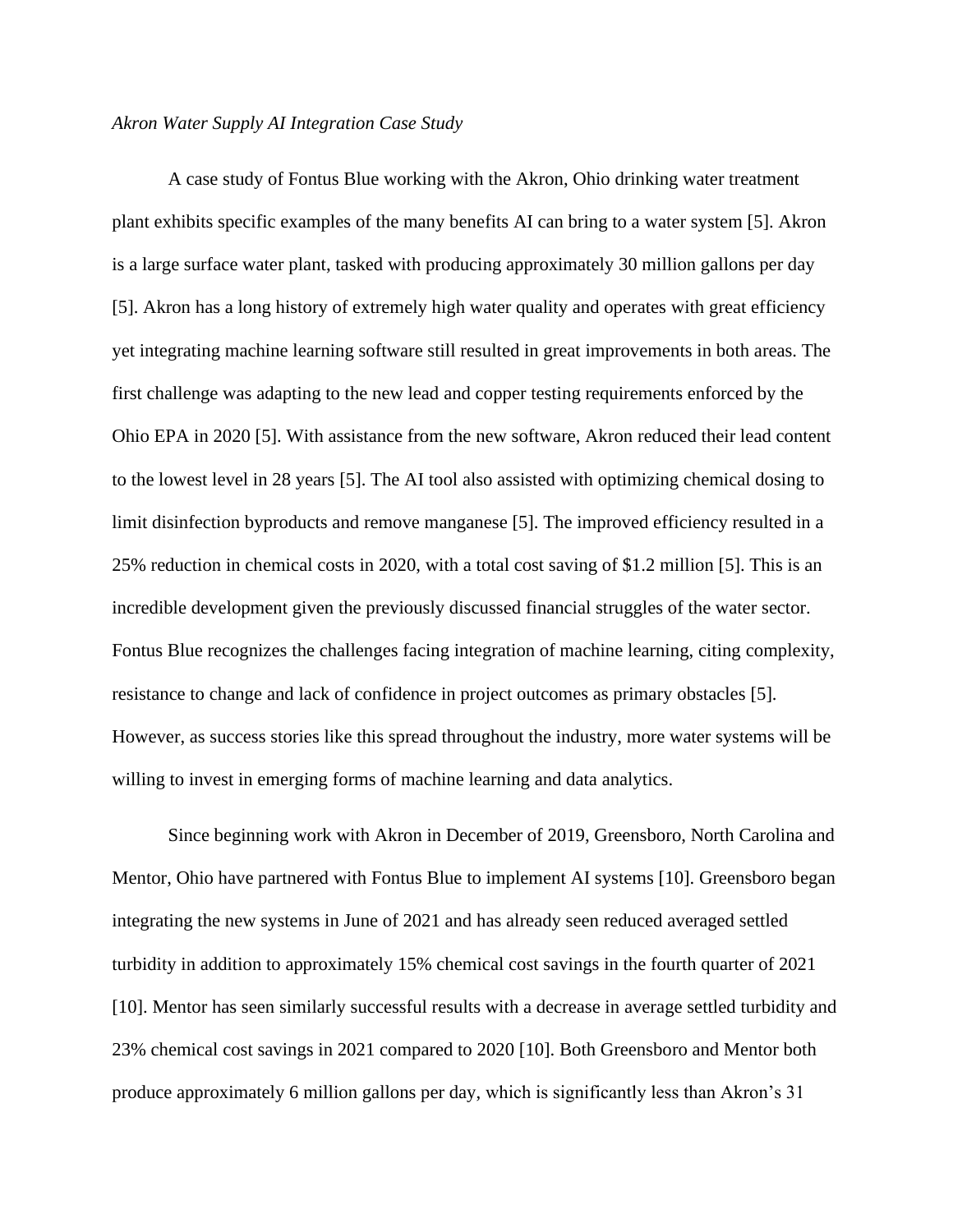million gallons per day [10]. The contrast in size between these plants illustrates that AI systems have the potential to improve water quality and significantly reduce chemical costs in plants of all sizes. It should be noted that while many plants are AI ready, others still struggle with data collection issues [1]. A substantial amount of live and historical data is required to maximize the capabilities of AI [1], so improving data collection and building a digital foundation is required before a meaningful investment can be made.

Fontus Blue recognizes the challenge of integrating potentially confusing and intimidating technology such as AI, and they have developed a simple engagement process to help facilitate a smooth transition to the new software [10]. To bridge the gap between management and operators, Akron, Mentor and Greensville all hold facilitated meetings between management and opertors with varying frequency [10]. These plants also keep consistent records of decisions and actions resulting from the new software [10]. Through these steps and other actions, the plants hope to catalyze an organizational culture change resulting in greater acceptance and understanding of digital tools [10].

#### *Cybersecurity Concerns in the Drinking Water Treatment Industry*

With increased reliance on digital tools, the importance of cybersecurity in the water sector has grown significantly over the last several years. Drinking water plants are considered critical infrastructure and have often been the subject of attacks or other security issues [7]. Cybersecurity concerns are not new to water systems, but the complexity and prevalence of threats have increased over the last several years and are likely to continue increasing [7]. Many utilities lack the IT specialists to counter these new threats, and despite new training from regulatory agencies, water systems are still at a disadvantage [7]. In addition, many of the recommended security systems have not been implemented in numerous plants [1]. As with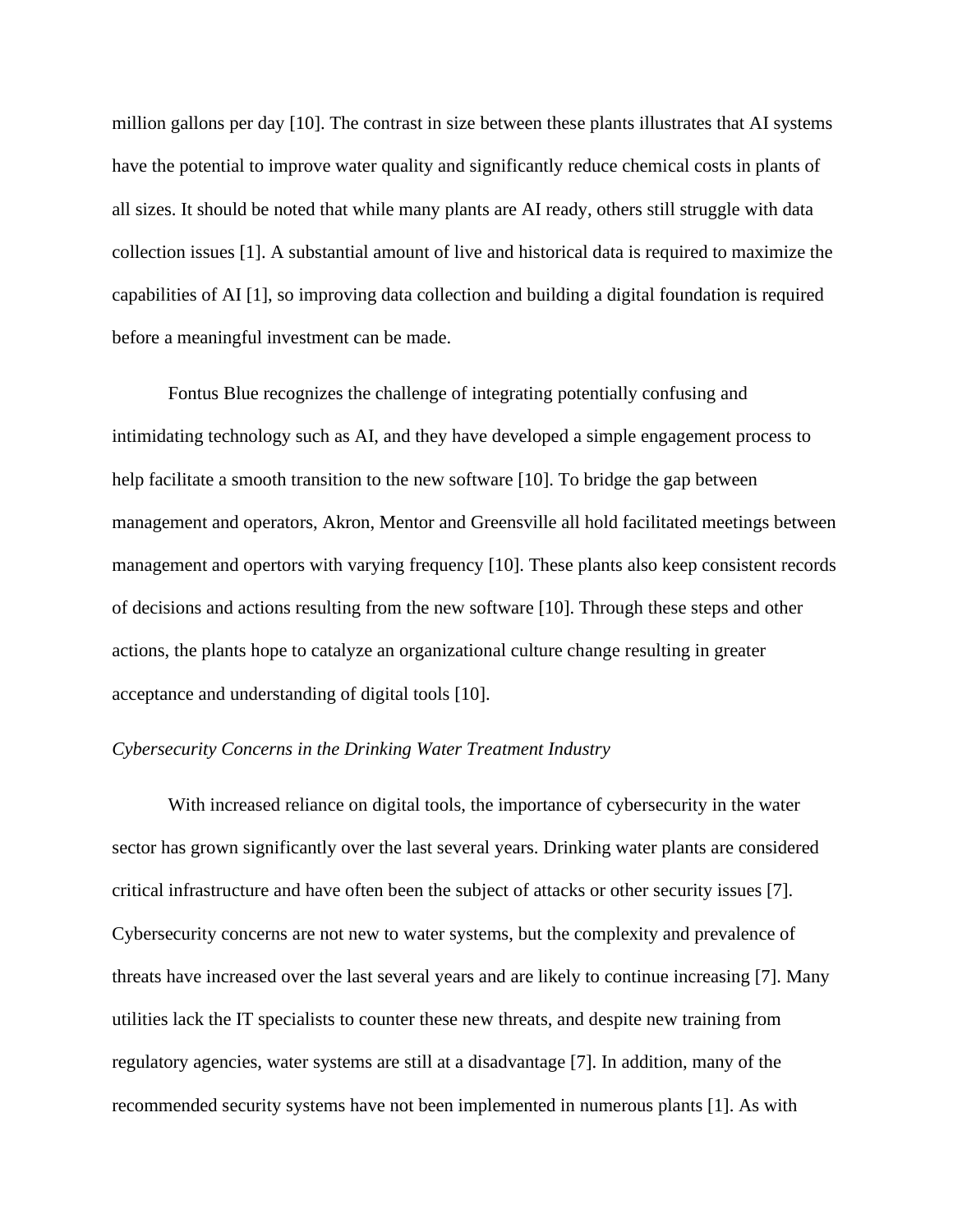general technology integration, funding also affects implementation of cyber security safeguards [1]. There are numerous types of cyber security threats, but in recent years ransomware attacks have emerged as the fastest growing malware threat [7]. An example of a ransomware attack is the Fort Collins-Loveland Water District incident [7]. Hackers gained control of plant data and made a ransom demand to unlock the data [7]. The water system refused the ransom demand and were able to restore access to the data after a few weeks [7]. With the increased use of data reliant systems including AI, protecting historical data is an important part of technology integration. Even a short outage can be costly, so implementing data segmentation and segregation is an important safeguard to consider [7]. Unfortunately, there are many other examples of ransomware affecting utilities, many of which have sophisticated cybersecurity safeguards including firewalls and antivirus software [7]. Clearly cybersecurity is an area of growing concern and should be considered when investing in new technology. However, this is not always the case and new tools can be difficult to integrate into a preexisting cybersecurity system [1]. Investing in technology already introduces uncertainty, which is exacerbated by increased cybersecurity issues. Thus, it is important to consider cybersecurity concerns as a potential barrier to technology adoption.

#### **Data Collection Methods**

Through analyzing case studies and reviewing literature, the following items have been identified as potential barriers to technology integration in the drinking water treatment field: satisfaction with current technology, lack of awareness of technology options, lack of understanding of technology capabilities, lack of funding, lack of staff expertise, lack of customer assistance from vendors, lack of available training, prior investment inhibiting future investment, resistance to change, lack of understanding of technological trends, concern over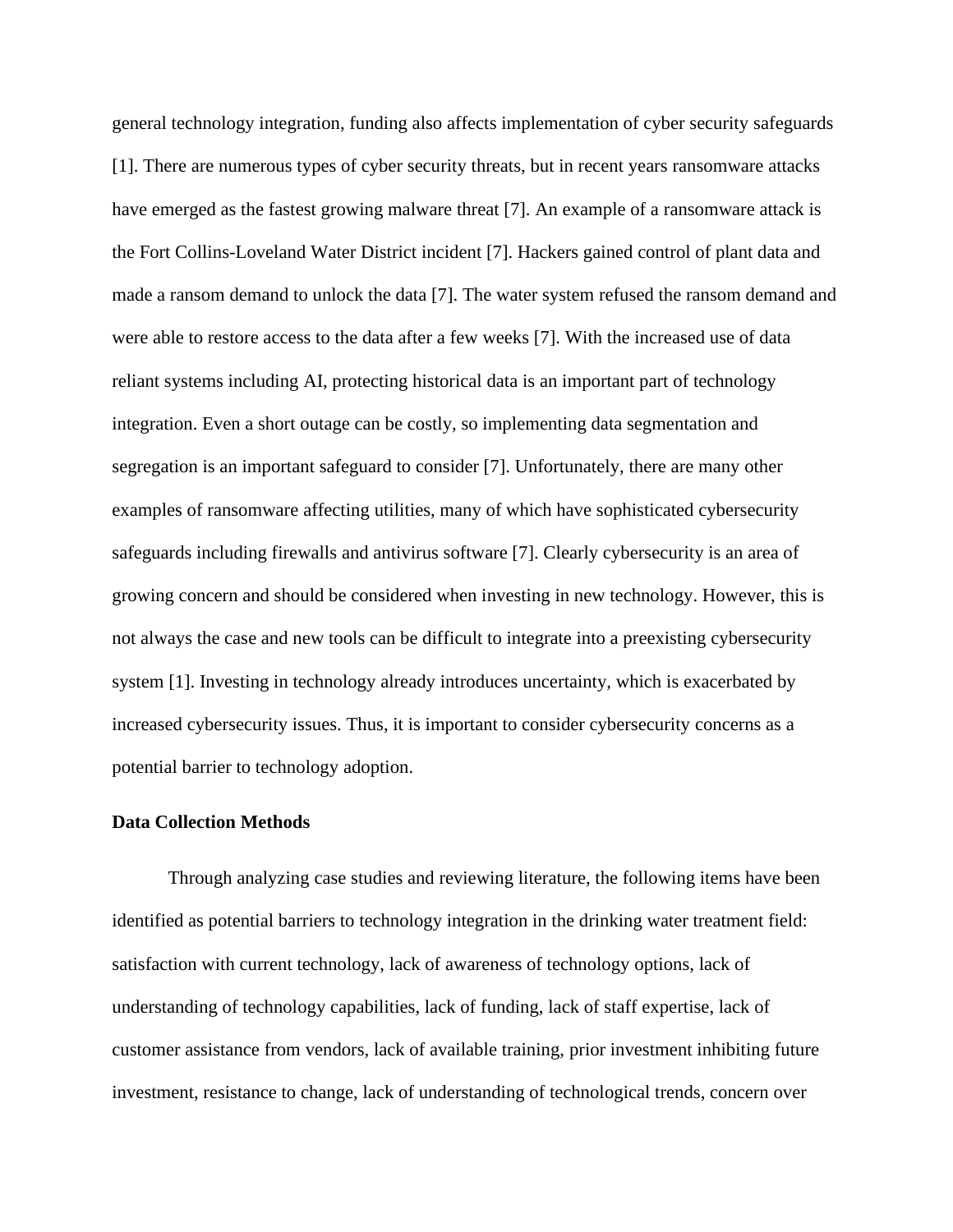jobs becoming obsolete, difficulty of learning to use new technology, lack of communication between staff and management, and cybersecurity concerns. To better understand the impact of these potential barriers, a group of superintendents, water quality mangers, plant managers, chief operators and others, were surveyed regarding these topics. The group surveyed are primarily from Ohio, but some responses from Pennsylvania, Indiana, and North Carolina, were recorded. Many respondents are current customers of Fontus Blue and have experience integrating new software systems. The survey received 28 total responses, and many induvial messages were included to provide additional context for their answers.

First, they were asked to rate the extent to which the aforementioned barriers affect technology integration. A ten-point scale was used with ten corresponding to a great extent and one corresponding to no extent. Questions were asked regarding technology integration in general, and again specifically for AI. Relating to AI, respondents were also asked to indicate their level of digital twin readiness, and what type of digital twin they are interested in, if any. As mentioned in the discussion, understanding the decision-making dynamic for investing in new technology is important. Respondents were asked who is generally involved in the decisionmaking process relating to technology adoption. Respondents were also asked if they were satisfied with the level of communication between staff and management. These two questions provide additional context to the organizational barriers to integration. Through analyzing the responses to these questions, the barriers to technology integration in drinking water treatment will be better understood, and superintendents, software vendors, regulators and others will be better prepared to meet these challenges.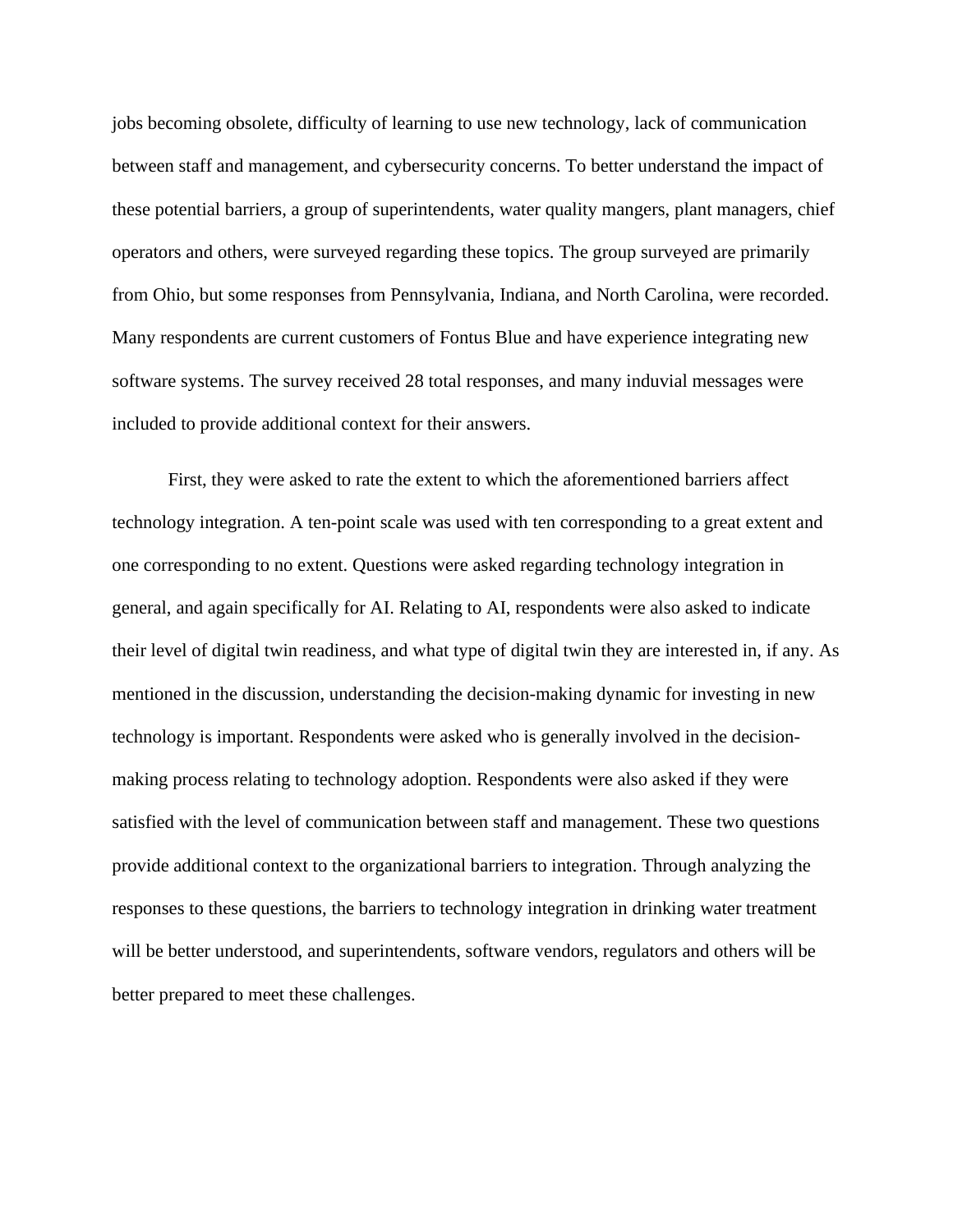#### **Data and Results**

The survey results indicate that on average the respondents are happy with their current level of technology use. They are also aware of other technology options and have a good understanding of these options.

**Table 1:** Displays survey results for 28 respondents. The table displays the average survey response. A rating of 10 indicates a high level while 1 indicates a low level.

|                                                    | Average<br>Rating |
|----------------------------------------------------|-------------------|
| Level of satisfaction with current technology      |                   |
| Level of awareness of other technology options     | 7.11              |
| Level of understanding of other technology options |                   |

As shown in figure one, the barrier with the greatest effect on technology integration is cybersecurity concerns. There is a fairly large margin between cybersecurity concerns and the second greatest issue, prior investment. Cybersecurity concern also has the second lowest standard deviation of all the responses, indicating that the respondents have a good deal of agreement on this topic. The next greatest barriers are prior investment and lack of funding, although lack of staff expertise, lack of understanding of technological trends, lack of training and lack of customer assistance all received similar responses. It should be noted that lack of funding has the greatest standard deviation off all the barriers, indicating a wide variety of responses. Concern about jobs becoming obsolete received the lowest average response, indicating it has the lowest impact on technology integration out of all the potential barriers. The standard deviation values for each barrier are found in the appendix.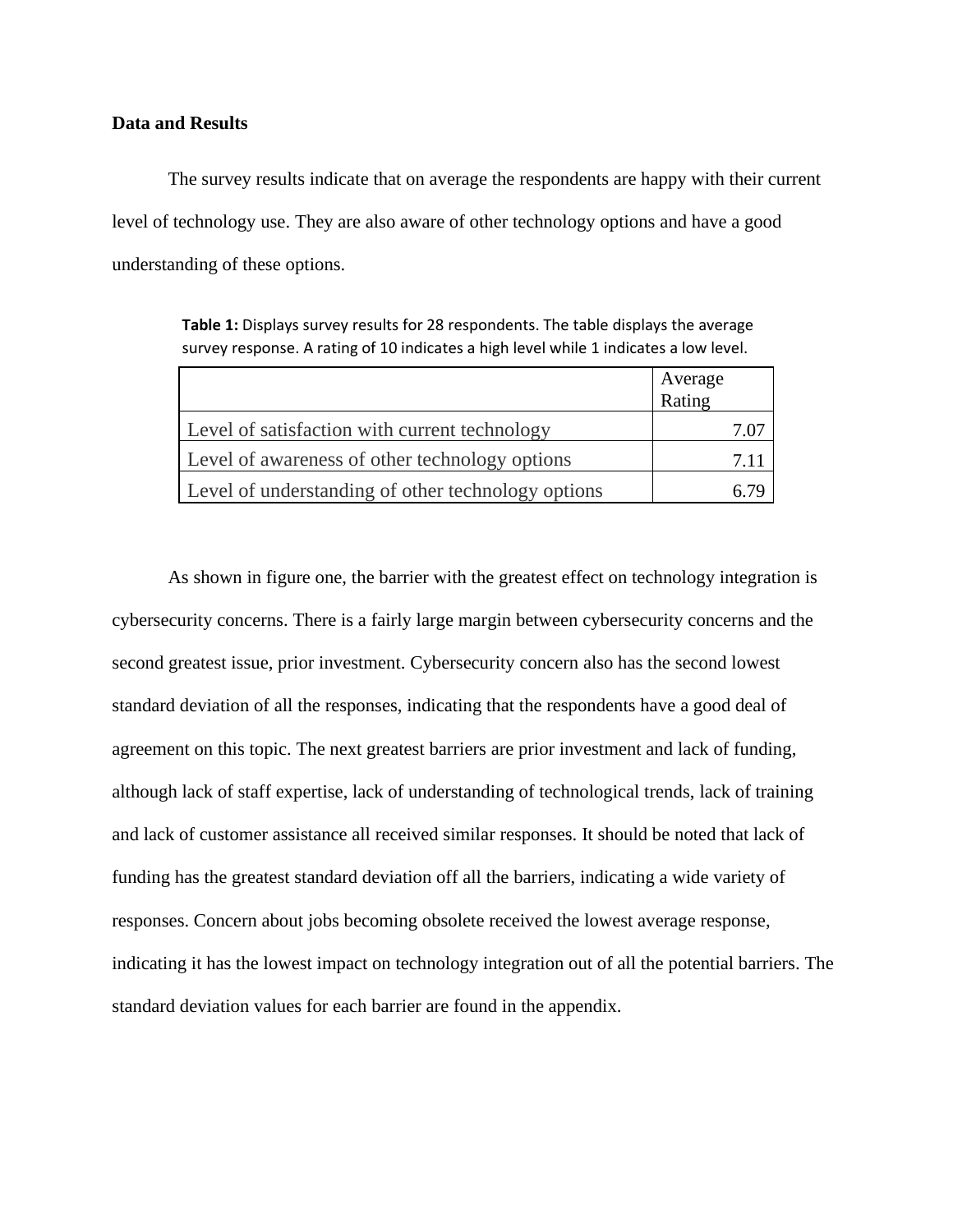

integration. A response of 10 indicates a great effect on further integration of technology, while a 1 indicates no effect. The figure displays survey results for 28 respondents. The exact values are displayed in the appendix.

The respondents indicated what technology they currently use (Figure 2). Nearly all water systems use Microsoft Excel or a similar software while very few are currently using AI or digital twins. Many respondents answered that they use other software not listed, with the most popular write in response being Supervisory Control and Data Acquisition (SCADA) systems.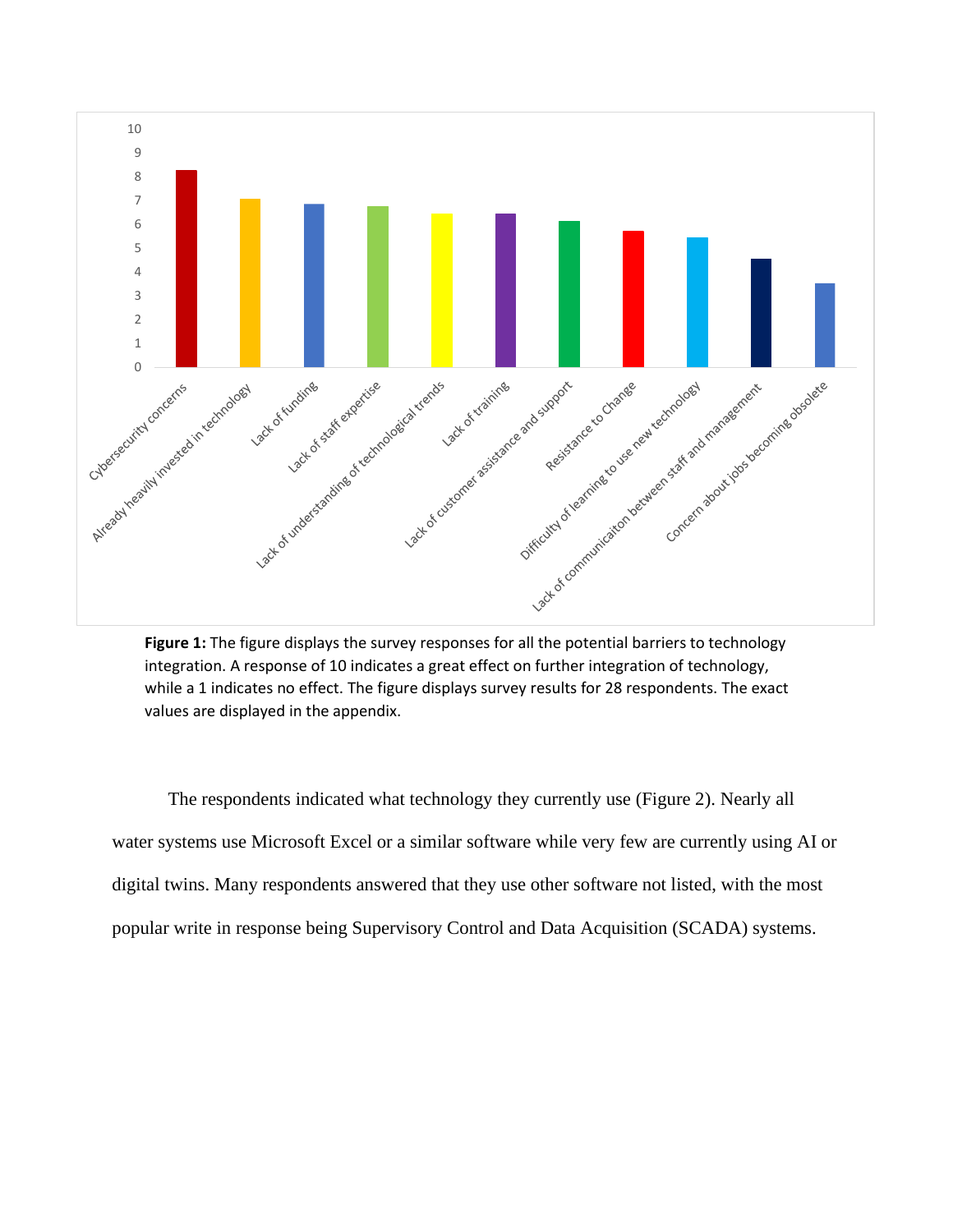Which of the following technological resources does your plant use?



**Figure 2:** The figure displays which technological resources are currently used by the respondents The figure displays survey results for 28 respondents.

The respondents learn about new technology in a variety of ways but the most common is conferences or other meetings (Figure 3). In addition, learning from co-workers and management, current software vendor, marketing and information from the EPA all received a significant number of responses.

How do you learn about what new technology is available?



**Figure 3:** The figure displays how the respondents learn what new technology is available. The figure displays survey results for 28 respondents.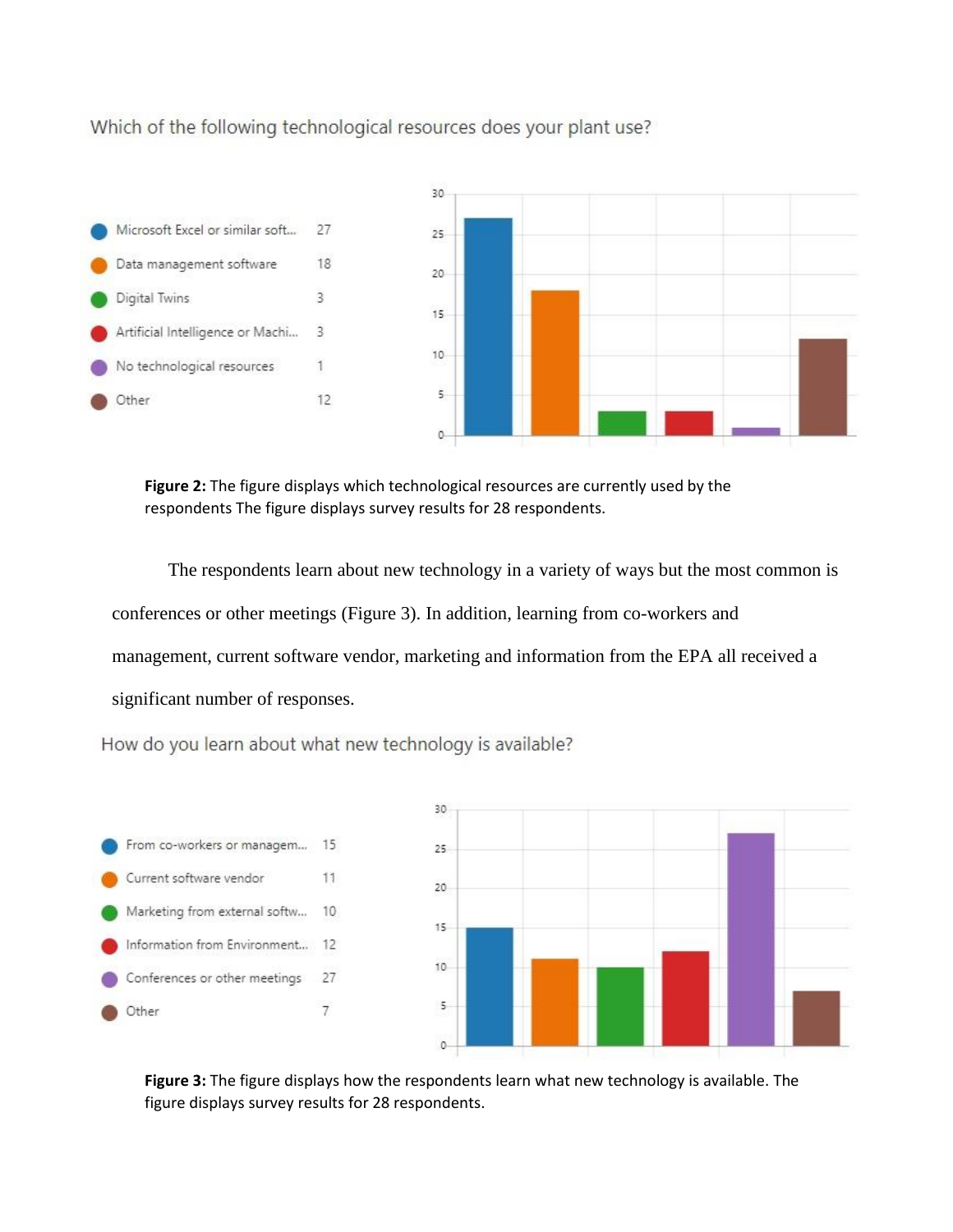The respondents indicated who is involved in the decision-making process for investing in new technology (Figure 4). Management is involved in all decisions, while IT professionals are involved in the majority or decision. Engineers and operators are involved in less than half of the responses. 30



**Figure 4:** The figure displays who is involved in the decision-making process to invest in new technology. The figure displays survey results for 27 respondents.

Relating to decision making, respondents indicated if they are satisfied with the level of communication between management and staff relating to technology integration (Figure 5). The majority indicated that they are satisfied with their communication

Are you satisfied with the current communication between staff and management regarding technology integration?



**Figure 5:** The figure displays the responses to the above question. The figure displays survey results for 28 respondents.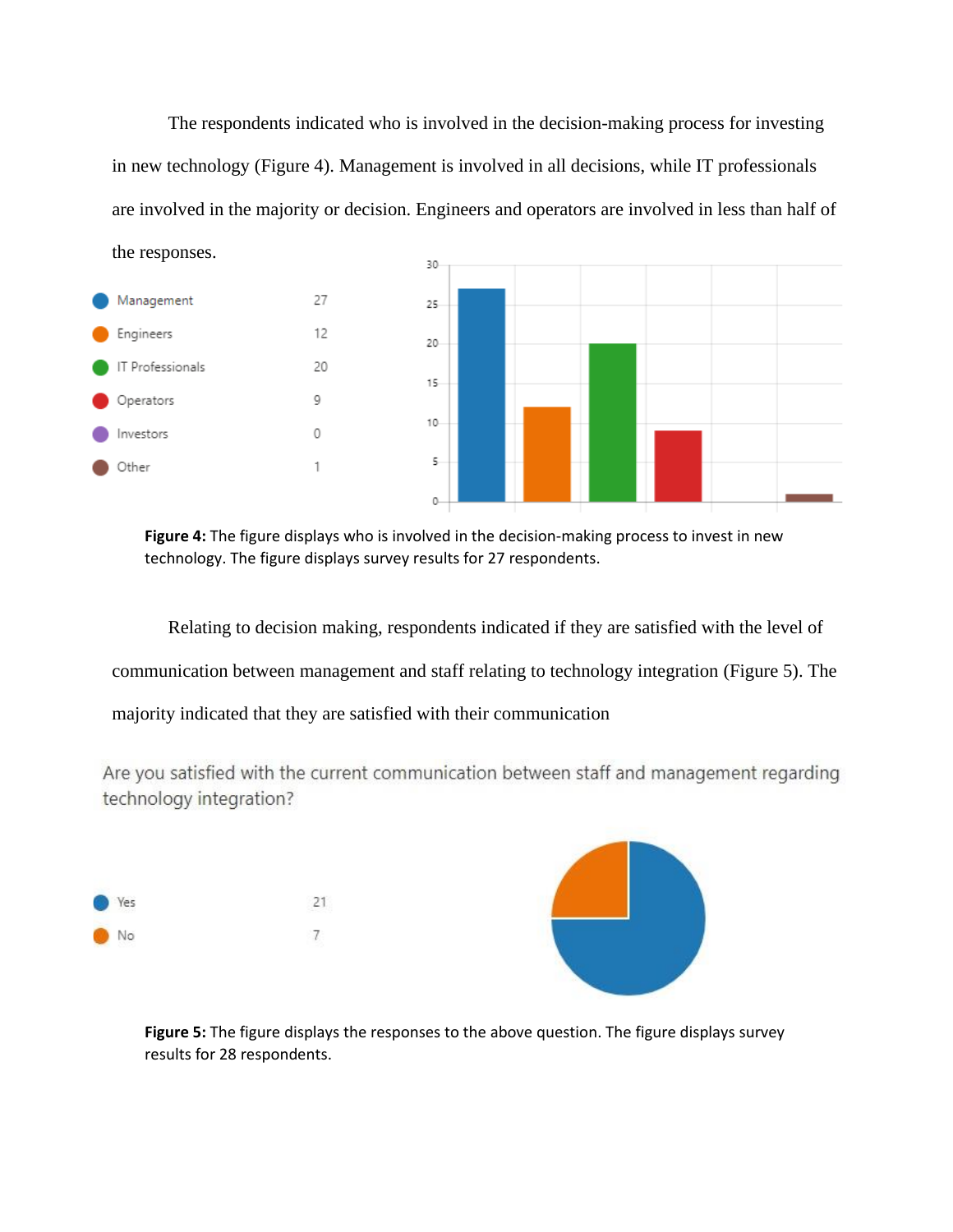The respondents indicated which type of digital twin they are interested in using, if any (Figure 6). The descriptions of digital twins are included in the appendix. Nearly half of the respondents are not interested in using a digital twin, while asset health and predictive twins each accounted for approximately 25% of responses.





**Figure 6:** The figure displays which type of digital twin respondents are interested in using. The figure displays survey results for 28 respondents. Some respondents indicated that they are interested in using more than one type of digital twin. See the appendix for a full description of the digital twin terms.

The survey also asked respondents to indicate their plant's level of digital twin readiness (Figure 7). The responses indicate that most are digital twin ready while an equal amount are ready to use operational twins. Descriptions of the terms are found in the appendix.





**Figure 7:** The figure displays the respondents' levels of digital twin readiness. The figure displays survey results for 20 respondents. See the appendix for a full description of the digital twin terms.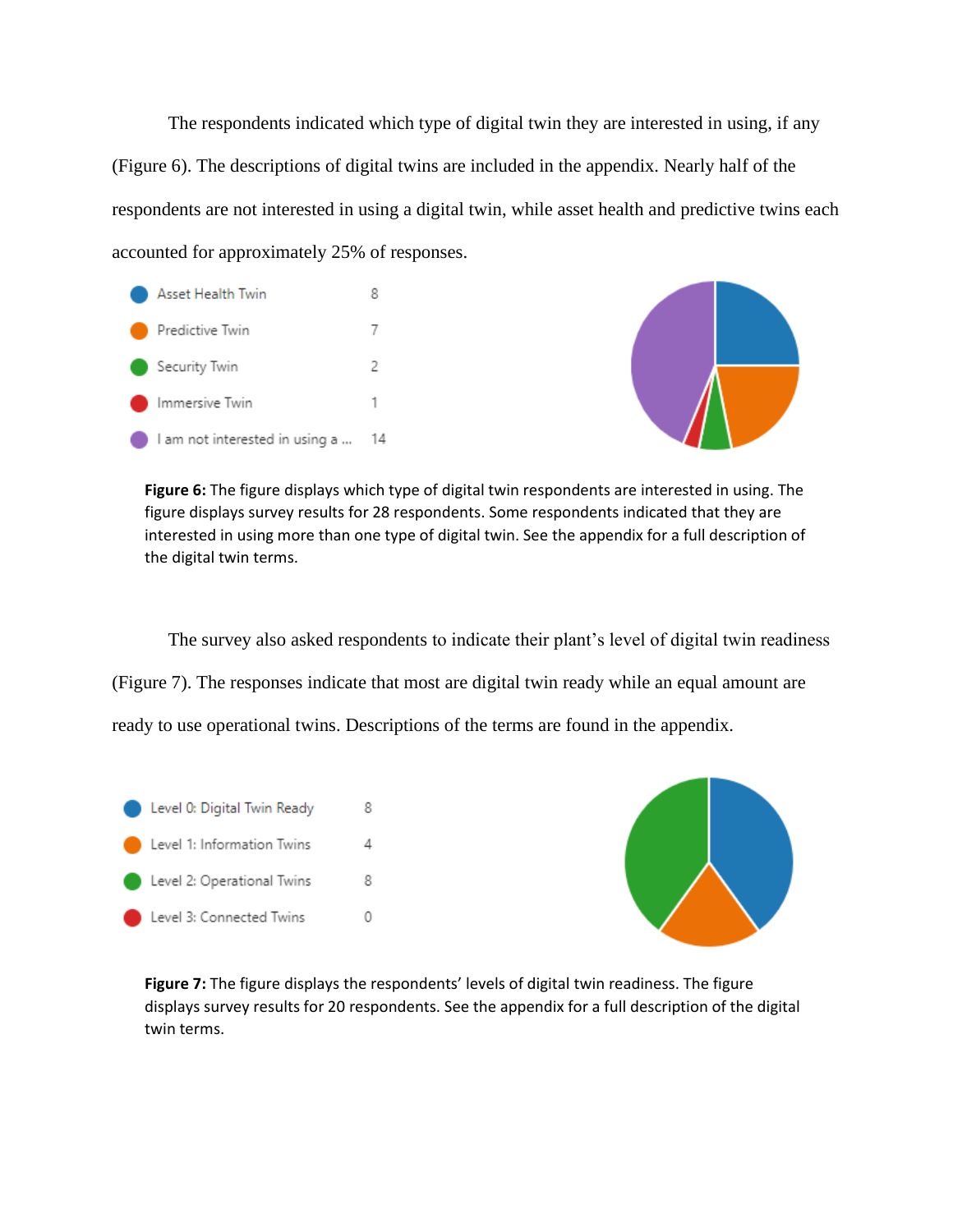The respondents indicated how familiar they are with artificial intelligence in general and specifically relating to water treatment (Table 2). They also answered if confusion about AI affects further integration. The responses indicate a below average understanding of AI, but confusion is not as significant a barrier as many of the barriers included in figure one.

**Table 2:** Displays survey results for 27 respondents. The table displays the average survey response for the three questions found in the table.

|                                                                                    | <b>Average Response</b> |
|------------------------------------------------------------------------------------|-------------------------|
| How familiar are you with Artificial Intelligence and machine learning in general? | 4.69                    |
| How familiar are you with Artificial Intelligence relating to water treatment?     |                         |
| To what extent does confusion about AI affect further integration of AI systems?   |                         |

Applying the same barriers as in figure one, the respondents were asked to indicate which

of the barriers apply to AI (Figure 8). They then selected their top three most impactful obstacles

(Figure 9), followed by selecting the single greatest obstacle (Figure 10).

Specifically for AI, which of the following obstacles do you think affects further integration of AI in water treatment processes? Select all that you think have at least some impact.





**Figure 8:** The figure displays the responses to the above question. The figure displays survey results for 26 respondents.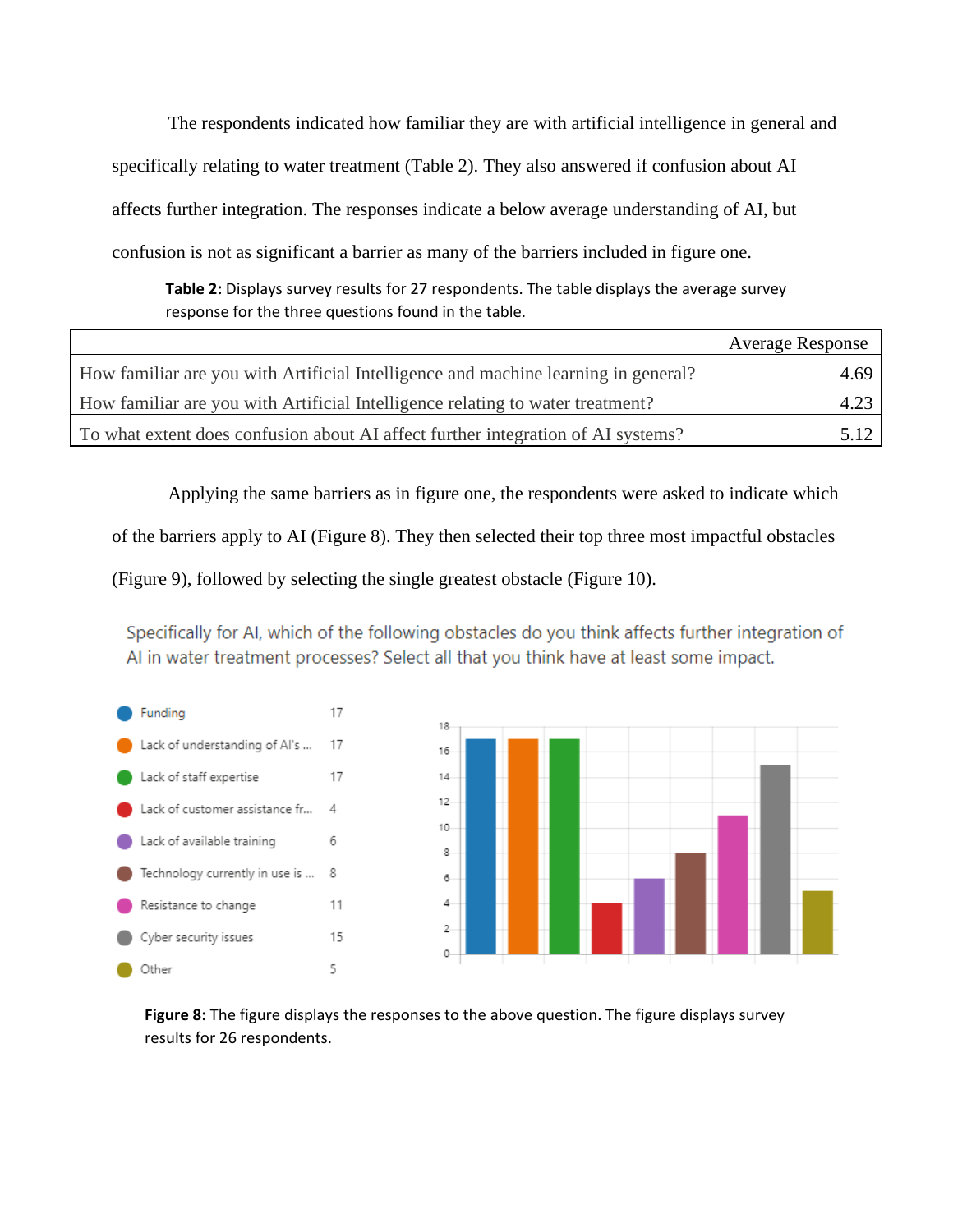Please select the three most impactful obstacles preventing further AI integration.



**Figure 9:** The figure displays the responses to the above question. The figure displays survey results for 26 respondents.

Please select the single most impactful obstacle preventing further AI integration.



**Figure 10:** The figure displays the responses to the above question. The figure displays survey results for 26 respondents.

The results indicate that all the barriers have at least some affect. Funding received the most responses for the most impactful obstacle while cybersecurity concerns received the second most votes.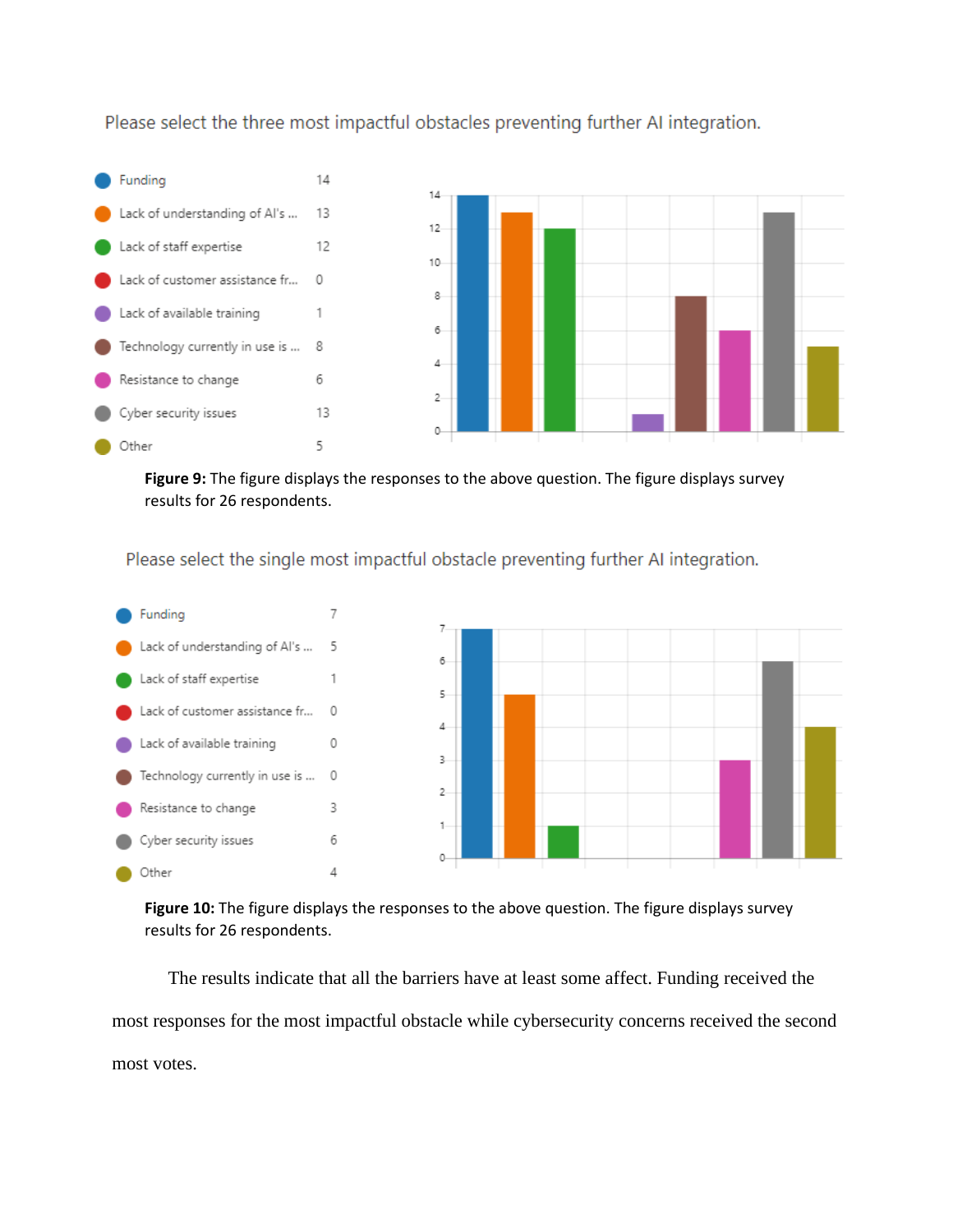#### **Discussion**

As mentioned in the background, drinking water treatment plants are often subject to significant budget constraints [1]. This reality makes it extremely important for systems to invest their money efficiently, and to do this they must be aware of what technology options are available to them. The survey results, displayed in table one, show that on average plants have a good understanding of available technology, with an average rating of 7.07, and they have an above average to good understanding of these options, with an average rating of 6.79. Although these responses do not indicate an extremely strong understanding, it does indicate that on average systems are aware enough of technology options that this likely does not serve as a particularly severe obstacle to additional integration. Plants also indicate that on average they are satisfied with their current technology. Again, due to financial constraints, plants already operate with strong efficiency, which correlates to satisfaction with the process. The responses also indicate that despite a feeling of satisfaction, many systems recognize that improvement is possible.

As demonstrated by the case studies and other literature, processes can often improve on their efficiency in unexpected ways [4]. The responses displayed in figure two show that although on average systems are happy with their current technology, only three systems have invested in digital twins and AI systems. It should be noted that there is a discrepancy between the results shown in table one, regarding technology in general, and table two which specifically references AI. The responses in table two indicate that respondents are significantly less familiar with AI than traditional technology options. The survey results show an average rating of 4.69 for understanding of AI in general and a rating of 4.23 for understanding of AI relating to water treatment. The responses indicate that on average, systems have a below average understanding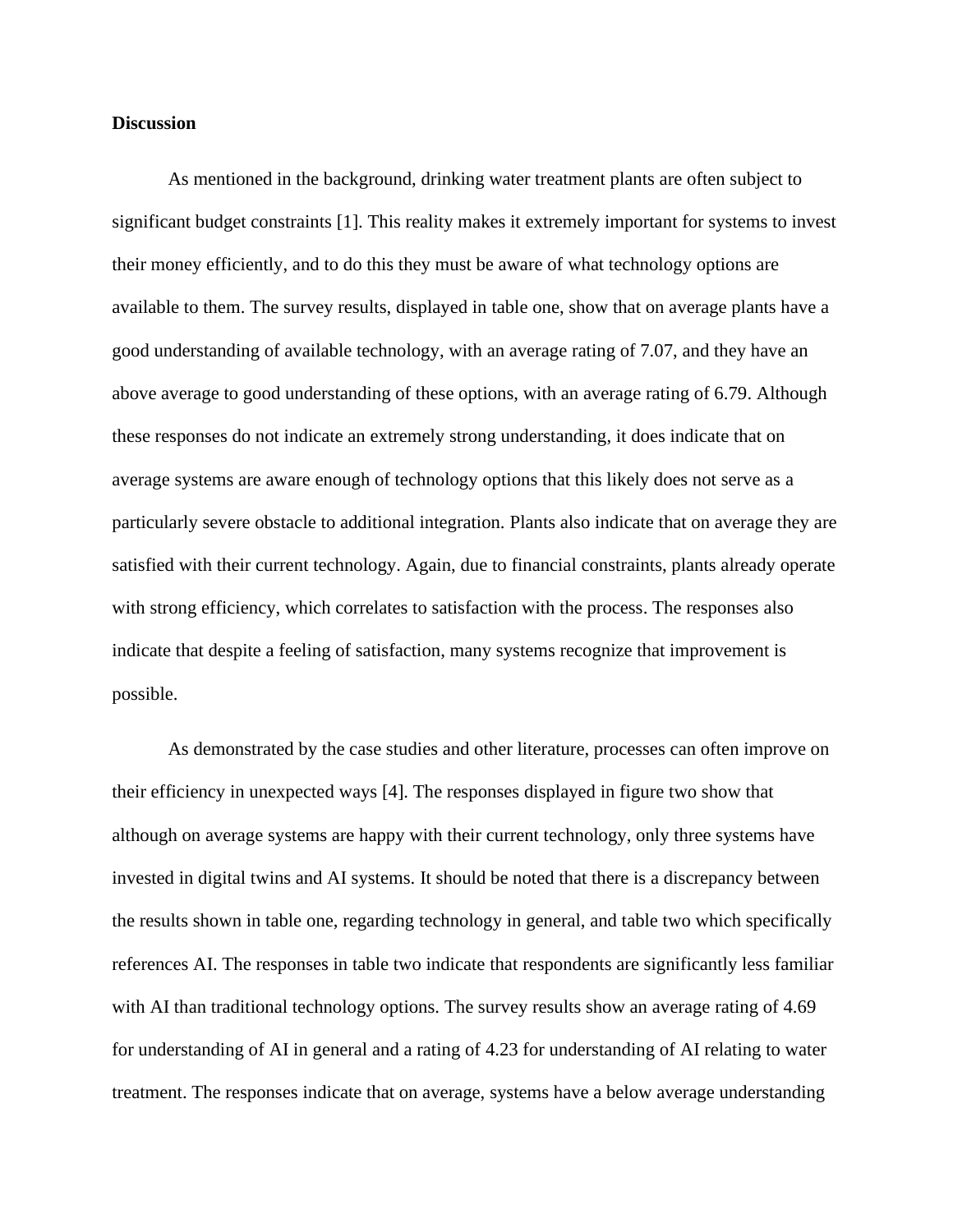of AI, which is notable when compared to their overall good understanding of technology options in general. Despite the apparent confusion, the responses indicate that on average, water systems do not perceive lack of understanding of AI to be a leading obstacle preventing AI integration, with an average response of 5.12.

Regarding technology integration overall, figure one shows that cybersecurity concerns is the largest barrier to technology integration by a wide margin. Cybersecurity concerns received an average response of 8.25 compared the second highest result of 7.07. As noted in the results section, cybersecurity concerns also have the second lowest standard deviation, as shown in table three. This indicates that this is a universal issue for most respondents. Given the rise of ransomware attacks in recent years, these concerns are logical and should be investigated further. Following cybersecurity, prior technological investment is the next largest barrier. This result indicates that many systems are beholden to their preexisting infrastructure and cannot overcome this commitment to invest in a new and more advanced product. This is consistent with the results of the Dodge Data and Analytics survey which also identified this a significant barrier [2]. They also identified lack of funding as a significant barrier [2], and the results in figure one agree with this. Lack of funding received the third highest average response of 6.86 which is reasonable given the chronic lack of funding facing the water sector. The results for this obstacle yielded the highest standard deviation of the group, which indicates a rating disparity. Many of the larger plants that responded, such as Akron and Youngstown, responded with values well below the survey average. The two respondents from Akron provided an average rating of 5.5, while the respondent from Youngstown replied with a rating of 4. Meanwhile, Delphos City, a smaller facility producing under a million gallons per day, rated lack of funding as a 10. It should also be noted that all six respondents that answered 10 for lack of funding have a total plant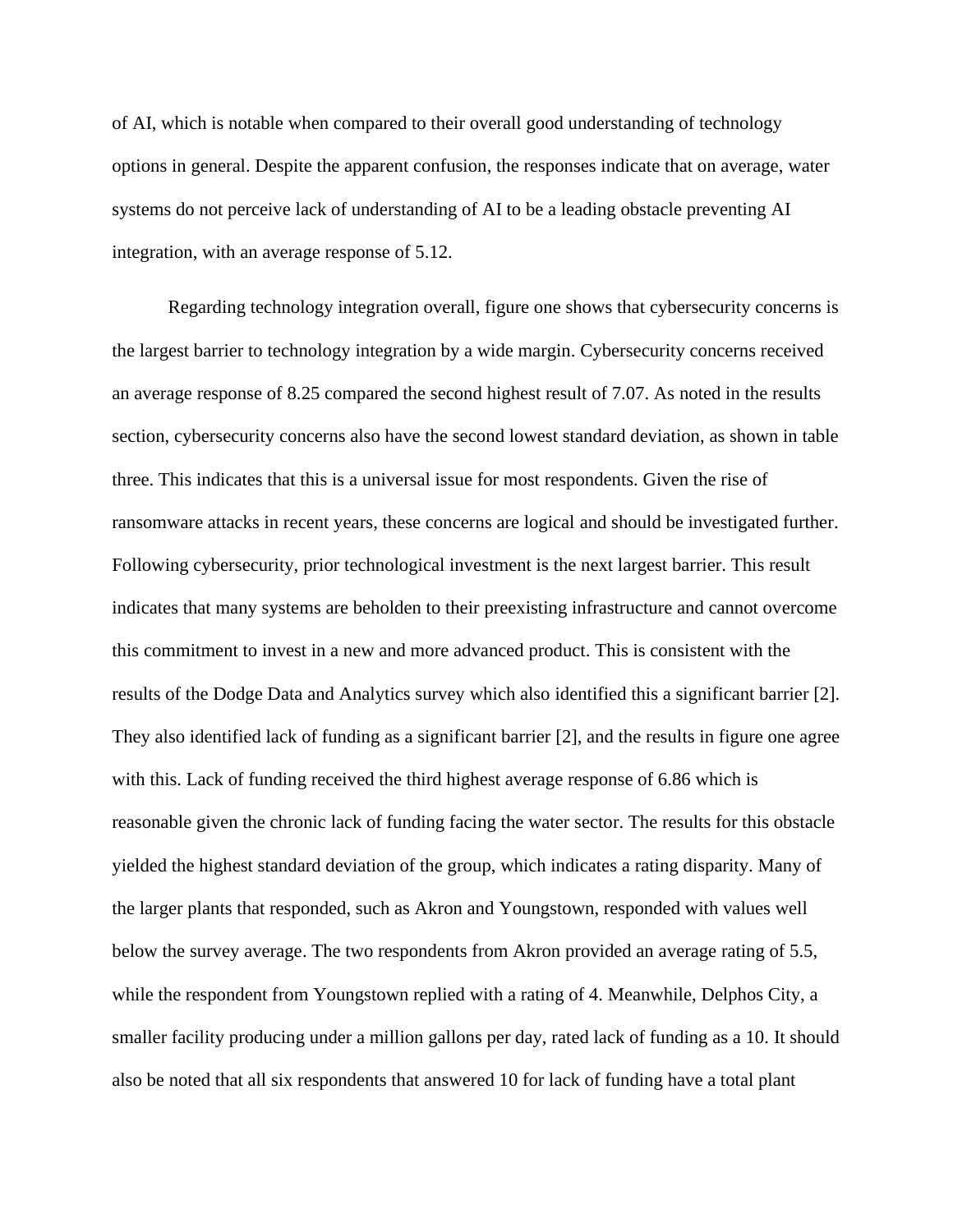capacity under five million gallon per day. This indicates that perhaps larger operations are less likely to be affected by funding issues than the average water system. Although no exact budgetary data was collected, this issue can potentially be attributed to greater budgetary resources and preexisting infrastructure. In any event, understanding the exact nature of the discrepancy between small and large systems in their ability to integrate new technology is a relevant topic for future research.

The results identify lack of staff expertise as the fourth greatest barrier, with an average response of 6.75. This is something that technology and software vendors need to consider. As shown in the Fontus Blue case studies [5], the intuitive use of the software is just as important as the capability of the software. Despite training and intuitive technology, new systems can still be difficult to master, which represents a slightly different barrier. Difficulty learning to use new technology is similar to lack of staff expertise but includes the initial learning curve associated with new systems. Difficulty learning to use new technology received an average rating of 5.44, which is significantly lower than lack of staff expertise. In fact, this issue received the third lowest average rating. Clearly the respondents are confident in the ability of their peers to quickly adapt to new technology. These results indicate that the ability of operators to comfortably use software is an important factor to consider. In many scenarios a learning curve is unavoidable, but it is less of an issue than many other barriers to technology integration.

The next several barriers are indeed noteworthy but not as impactful as the first four obstacles mentioned. Lack of understanding of technological trends and lack of training received nearly the same average response with results of 6.44 and 6.43 respectively. Understanding trends relates to a lack of funding, as comprehending the overall technological landscape relating to drinking water and the trends associated with it, is integral to making an economically sound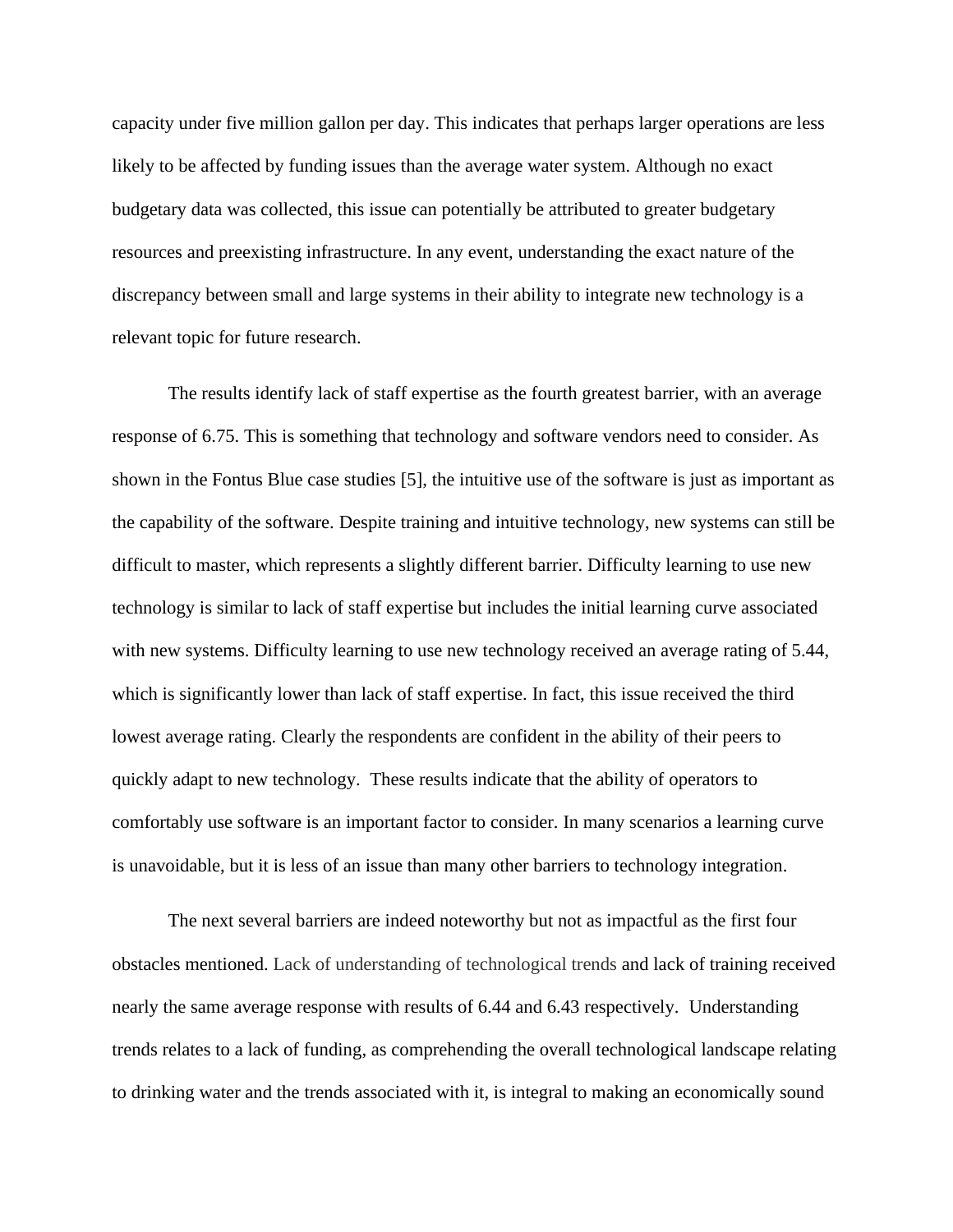investment. As previously mentioned, being highly invested in technology acts as a significant barrier to future investment. Understanding trends allows the water system to invest in technology that has the capability to grow and incorporate new functions as the technology becomes more advanced, lessening the impact of both barriers. Lack of training is noteworthy as it relates to lack of staff expertise but includes training from internal and external sources. Obviously, engagement from software vendors is extremely important, but there is also training available from the Ohio EPA and other external sources. Perhaps a greater variety or training more specific to new technology will be beneficial in minimizing this issue. Lack of training also relates to lack of customer assistance and support, which received an average response of 6.14. This issue speaks to the importance of a prolonged partnership with the technology vendor. This relationship includes help troubleshooting issues and providing training to new employees, but also updating or providing new software. The field of water treatment is constantly changing and having active support from a vendor is important for both meeting new compliance standards but also in implementing new technology.

The next several barriers received three of the lowest average ratings. Despite this fact, these barriers should still be considered and can affect certain organizations more than others. Resistance to change is the next largest barrier with an average response of 5.7, indicating a moderate affect. On average the respondents have over 25 years of experience in the drinking water treatment industry and have experienced firsthand the constantly changing landscape of regulations and technology. Perhaps this barrier is less impactful in the water sector because change is such an integral part of their daily operation. Concern about jobs becoming obsolete is also not regarded as particularly impactful. In fact, it is the lowest rated barrier in the survey with an average rating of 3.54. However, it should be noted that the vast majority of respondents are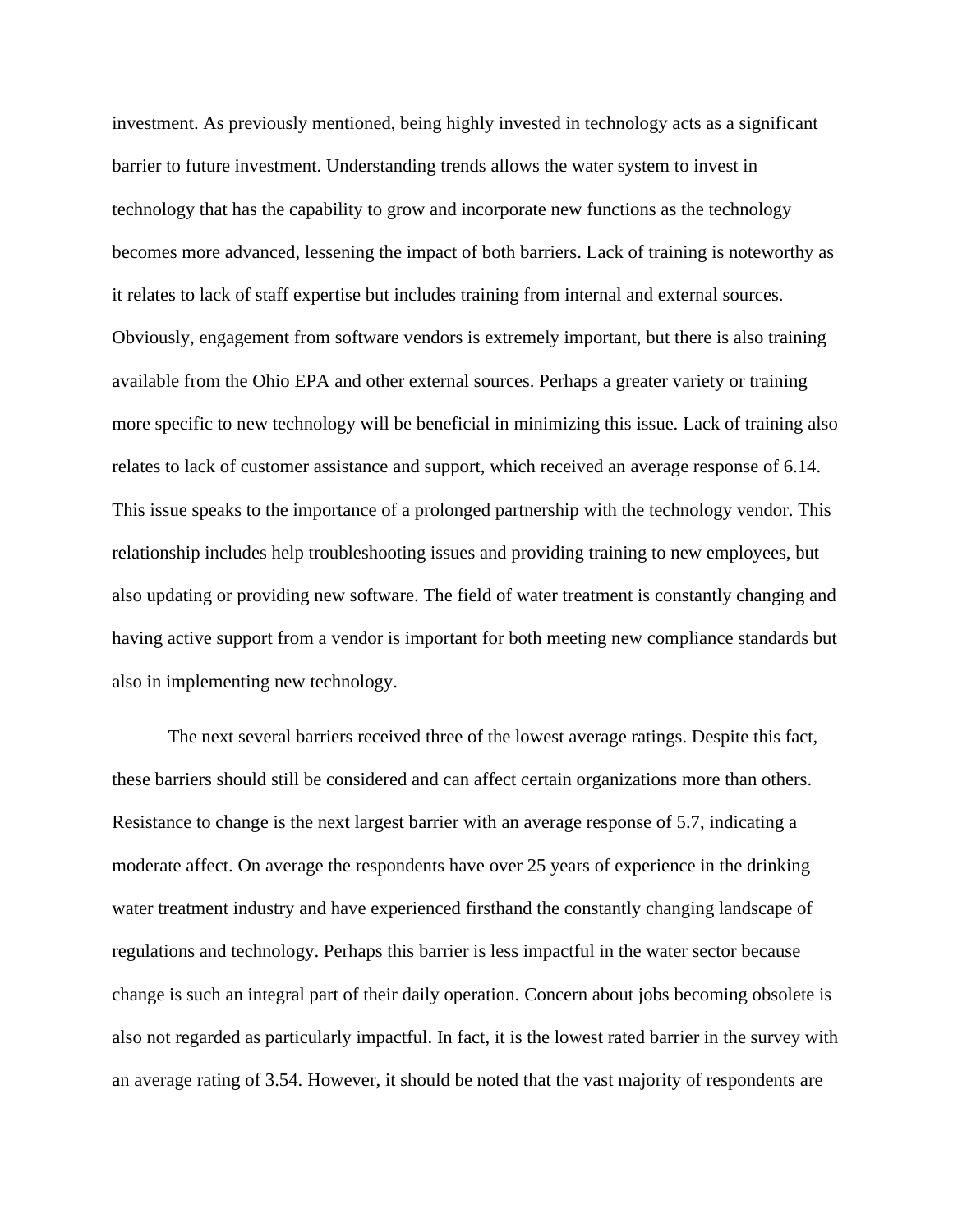superintendents or managers, and their jobs are relatively unaffected by this issue. This obstacle is likely more impactful to the operators actively using the software. This can be investigated more in the future but given the nature of the water treatment industry it is likely that the survey result accurately reflects the extent of this issue. As mentioned in the Fontus Blue case studies [4, 5], new software is meant to be used in conjunction with human workers, with employee engagement playing a key role in the effectiveness of the new technology.

Another obstacle with a moderate effect on technology integration is lack of communication between staff and management. This received an average rating of 4.56, which is the second lowest in figure one. This is logical given the results shown in figure five which indicates that 75% of respondents are satisfied with the communication between staff and management. This is an interesting result when compared to the responses displayed in figure four. According to this figure, management is involved in all technology integration decision with IT professionals being involved in 20 out of 27 cases and engineers offering input on 12 out of 27 cases. This distribution makes sense given the wide variety of respondents and the differing human resources available to them. However, operators are only involved in 9 out 27 or  $1/3<sup>rd</sup>$  of cases. Given the recommendations of Fontus Blue and previous discussion about the importance of making operators comfortable with new technology, this number seems quite low. It calls into question the quality of communication between management making the decisions and operators. Employee engagement is not only a significant factor in integrating new technology, but also in optimizing the use of current technology. Strong communication throughout the organization is an important part of this and involving operators in the decision-making progress appears to be a logical way to increase engagement.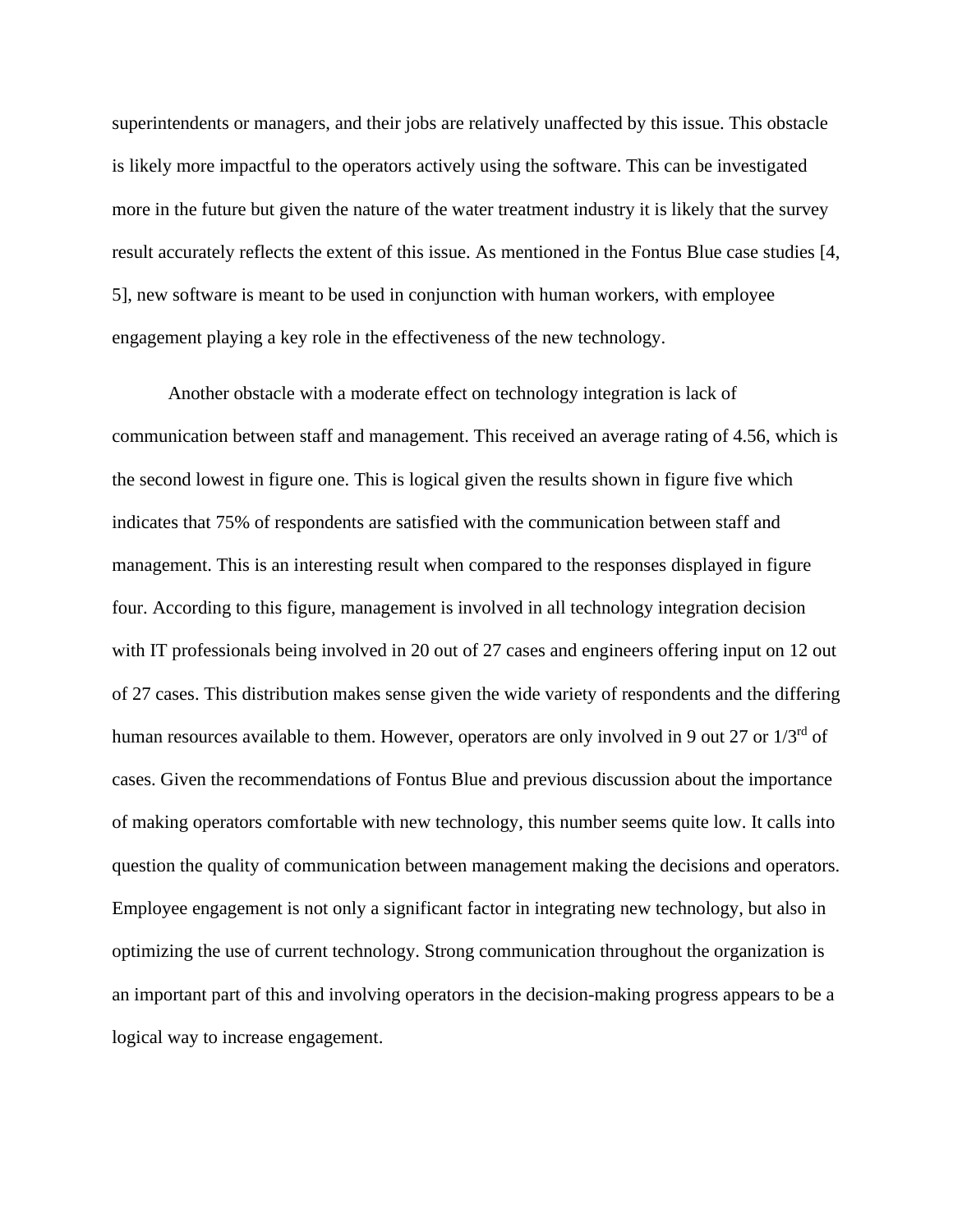Digital twins and other AI tools are a unique case of technology integration, as they are subject to many of the previously mentioned barriers, but also have an air uncertainty surrounding them. The data in figure six shows that despite evidence and case studies of the usefulness of digital twins, many are not interested in using them. Nearly half of the respondents fall into this category, and only three are currently using a digital twin. Of the remaining respondents, eight are interested in using an asset health twin while seven are interested in using a predictive twin. These twins offer real time updates of assets, and simulation calculation capabilities [2]. Given the popularity of these two options, it appears that software vendors should focus efforts on meeting these needs and be able to adapt to fill the needs of the security and immersive twin in specific scenarios. Similarly, efforts should be focused on meeting the needs of level zero and level two systems, as shown in figure seven. This indicates that systems are poised to use both historical and live data streams. Process optimization and compliance management should be the primary goals of the software in addition to design support and traditional planning. The new information from the survey can provide direction to software vendors, but digital twins are still falling victim to barriers to technology integration evidenced by the low level of interest shown in figure six.

The obstacles preventing further integration of AI are similar to those affecting traditional technological resources but are skewed slightly because of the lack of understanding of AI shown in table two. Figure eight indicates that all the previously mentioned barriers affect AI, although lack of customer assistance and lack of available training received relatively few votes. Figure nine narrows the scope and calls attention to lack of funding, lack of understanding of AI's capabilities, lack of staff expertise and cybersecurity concerns. Figure ten identifies the respondents' single most impactful barrier, which reveals funding and cybersecurity concerns as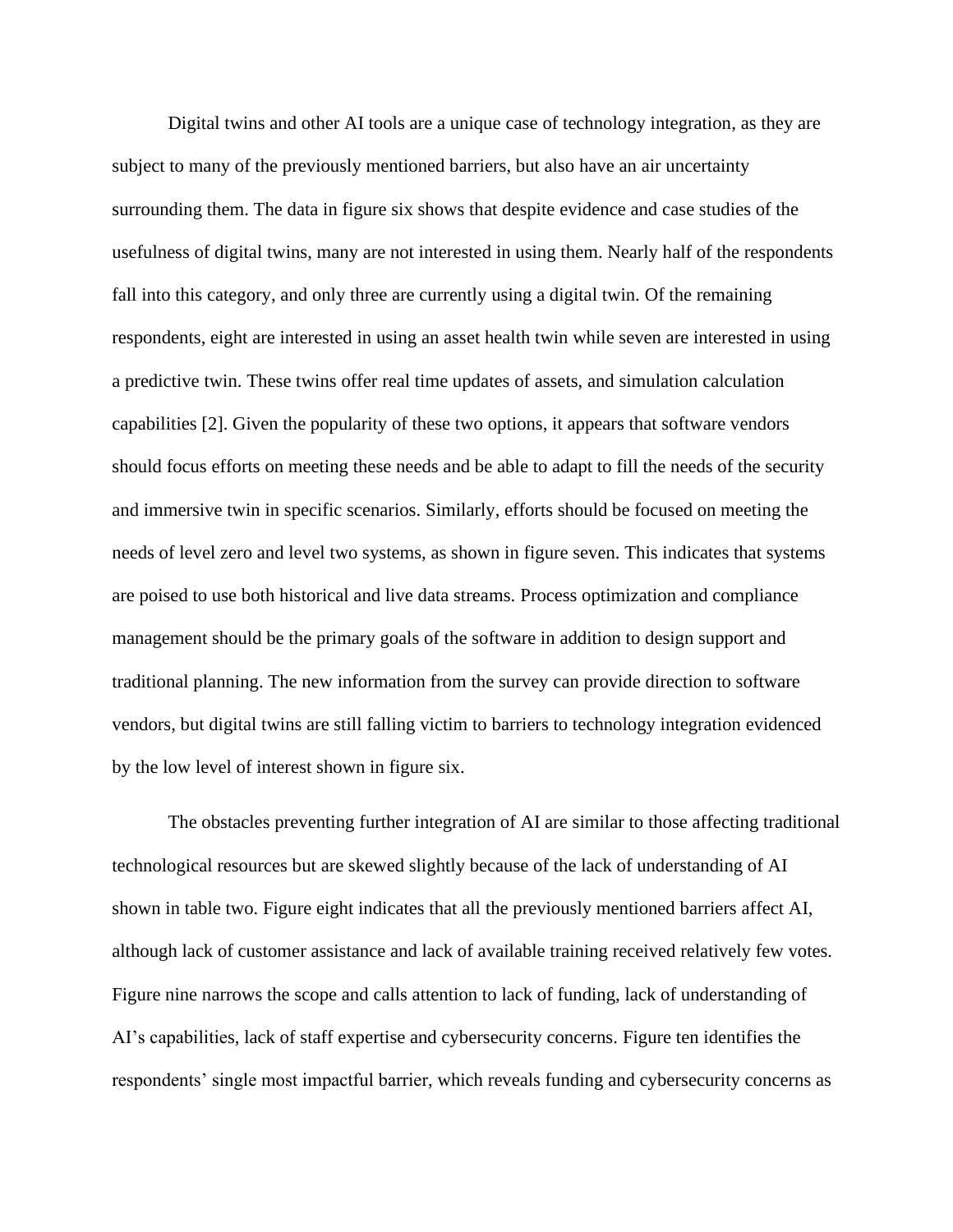the two most impactful obstacles. This is similar to the results shown for traditional technology in figure one, where lack of funding and cybersecurity concerns make up two of the top three barriers. According to figure ten, lack of customer assistance, lack of training, and lack of staff expertise are not to be regarded as the most impactful issue. Resistance to change should be noted as an important but secondary barrier. Unsurprisingly, lack of understanding of AI's capabilities is a significant obstacle. As shown in figure ten it received the third most responses for the most impactful barrier. This is to be expected given the previous discussion. By identifying these issues, hopefully water systems and software vendors can adapt to overcome these barriers in the near future.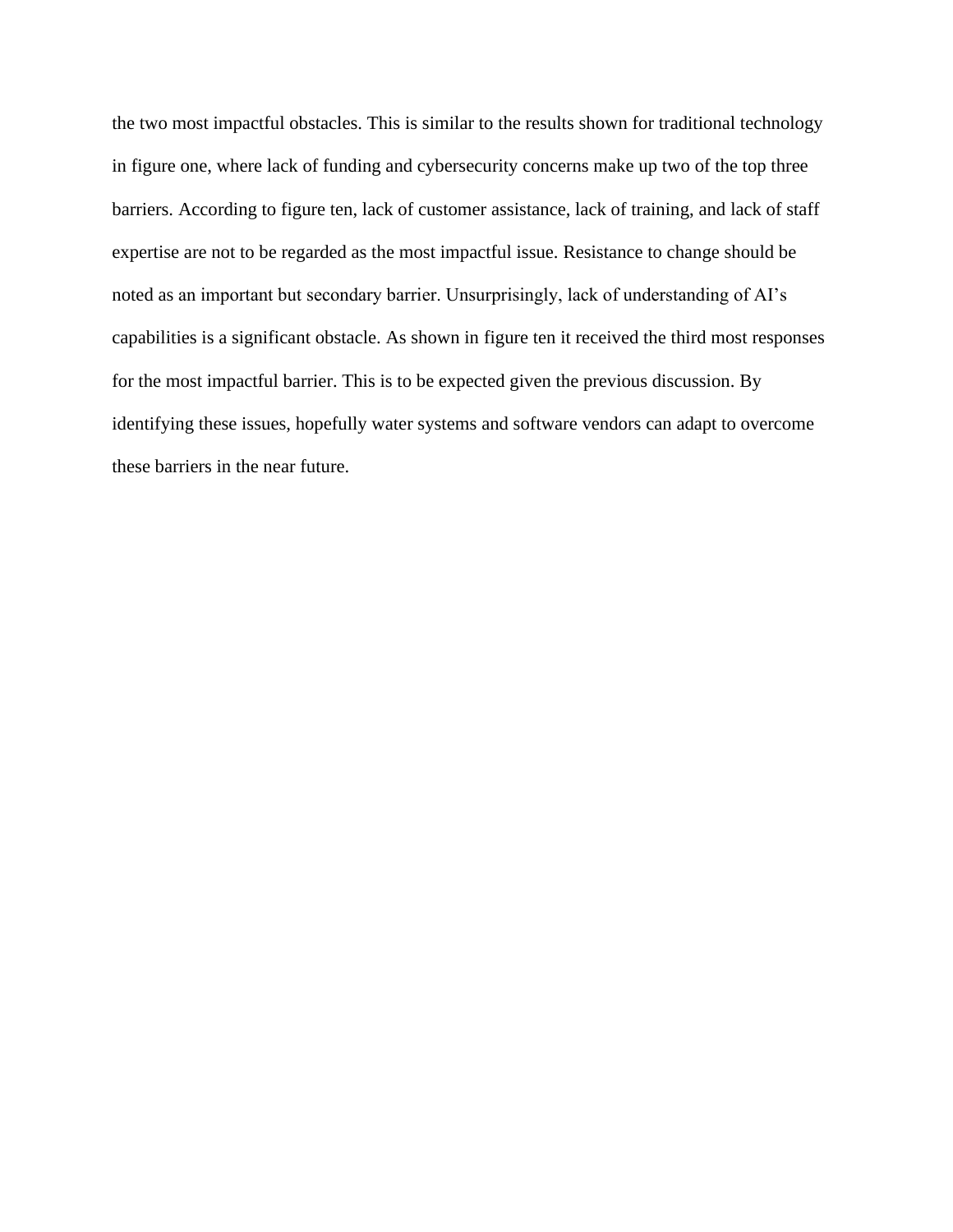### **References**

[1] Baywork. The Digital Worker Using Digital Tools to Deliver Water Services https://www.baywork.org/wp-content/uploads/2021/06/Baywork\_DigitalWorker\_Final.pdf (accessed 2022 -04 -11).

[2] Cooper, J. Digital Twin Types, Levels, and AWWA Survey Results; Arcadis, Ed.; 2022.

[3] Dodge Data and Analytics. Digital Capabilities of US Water Utilities; 2020.

[4] Fontus Blue. Balancing Treatment for Harmful Algal Blooms While Controlling DBPs Aqua Campbell, Campbell, Ohio https://www.fontusblue.com/case-studies (accessed 2022 -04 -11).

[5] Fontus Blue. Data Driven Insights from AI Pays Large Dividends Excellent Water Quality While Reducing OPEX Akron Water Supply, Kent, Ohio https://www.fontusblue.com/casestudies (accessed 2022 -04 -11).

[6] Gunning, D.; Aha, D. DARPA's Explainable Artificial Intelligence (XAI) Program. AI Magazine 2019, 40 (2), 44–58. https://doi.org/10.1609/aimag.v40i2.2850.

[7] Hassanzadeh, A.; Rasekh, A.; Galelli, S.; Aghashahi, M.; Taormina, R.; Ostfeld, A.; Banks, M. K. A Review of Cybersecurity Incidents in the Water Sector. Journal of Environmental Engineering 2020, 146 (5), 03120003. https://doi.org/10.1061/(asce)ee.1943-7870.0001686.

[8] Huang, M.-H.; Rust, R. T. Artificial Intelligence in Service. Journal of Service Research 2018, 21 (2), 155–172. https://doi.org/10.1177/1094670517752459.

[9] Makarius, E. E.; Mukherjee, D.; Fox, J. D.; Fox, A. K. Rising with the Machines: A Sociotechnical Framework for Bringing Artificial Intelligence into the Organization. Journal of Business Research 2020, 120, 262–273. https://doi.org/10.1016/j.jbusres.2020.07.045.

[10] Miller, C. Digital Twin Deployment Success Case Studies with Emphasis on Workforce Engagement Strategies; Fontus Blue, Ed.; 2022.

[11] Raisch, S.; Krakowski, S. Artificial Intelligence and Management: The Automation-Augmentation Paradox. Academy of Management Review 2020. https://doi.org/10.5465/2018.0072.

[12] Savić, D. Digital Water Developments and Lessons Learned from Automation in the Car and Aircraft Industries. Engineering 2021. https://doi.org/10.1016/j.eng.2021.05.013.

[13] The Digital Worker Using Digital Tools to Deliver Water Services; Baywork, Ed.; 2021.

[14] Tuptuk, N.; Hazell, P.; Watson, J.; Hailes, S. A Systematic Review of the State of Cyber-Security in Water Systems. Water 2021, 13 (1), 81. https://doi.org/10.3390/w13010081.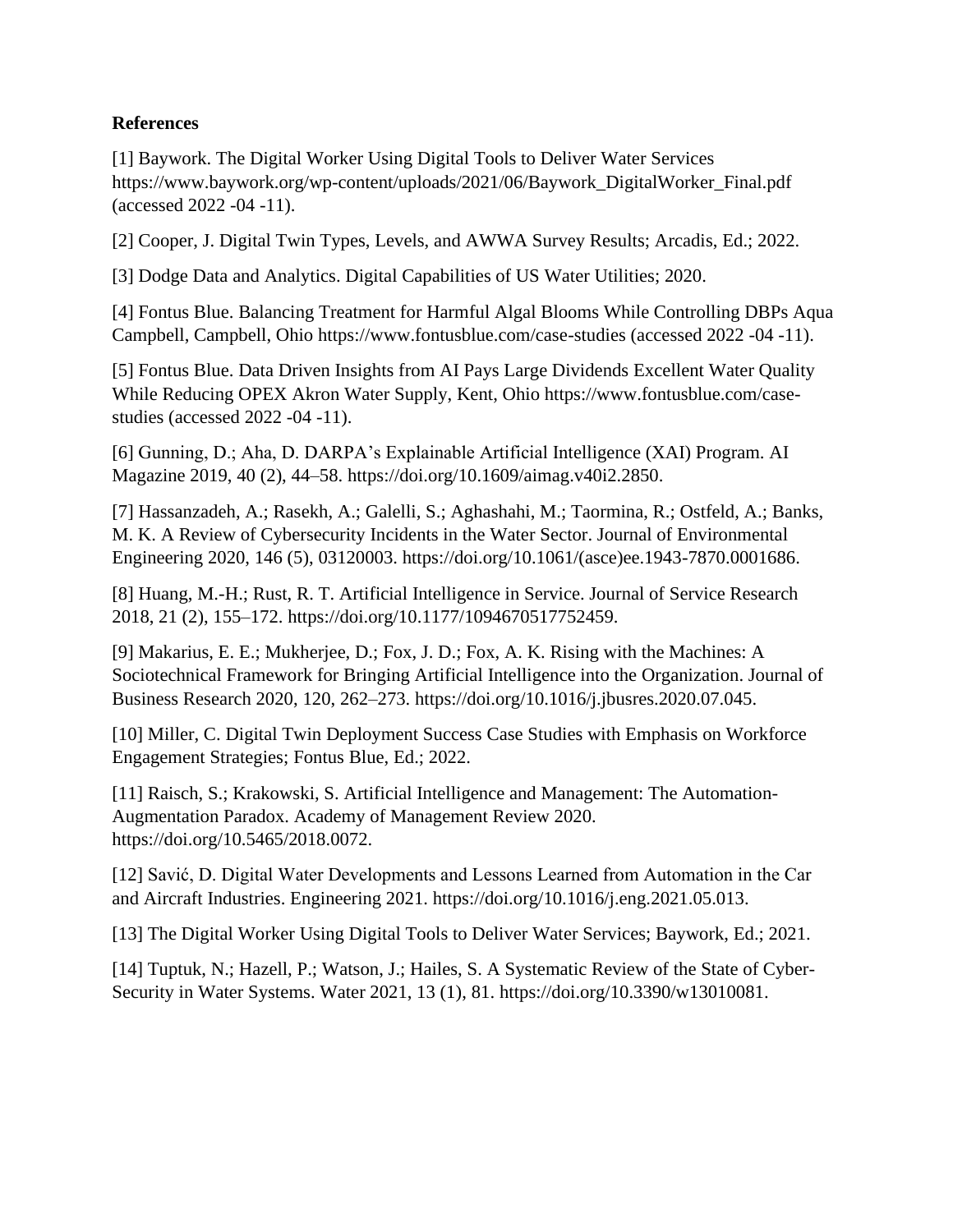### **Appendix**



**Figure 11:** The figure displays the diagram explaining the different purposes of digital twins. This diagram was used in a 2022 presentation by James Cooper of Arcadis [6].

# Digital Twin Levels Matrix

|                       | CT<br>Level 0                                                          | Level 1                                                                                                     | 000 000<br>œ<br>Level <sub>2</sub>                                                            | TT<br>Level 3                                                                              |
|-----------------------|------------------------------------------------------------------------|-------------------------------------------------------------------------------------------------------------|-----------------------------------------------------------------------------------------------|--------------------------------------------------------------------------------------------|
|                       | <b>Digital Twin Ready</b>                                              | <b>Informational Twins</b>                                                                                  | <b>Operational Twins</b>                                                                      | <b>Connected Twins</b>                                                                     |
| <b>Key Components</b> | GIS, BIM, SCADA                                                        | · Interoperable environment<br>· Multiple data<br>sources/historians<br>· Hydraulic model                   | · Interoperable environment<br>· Live data streams<br>Asset and external data<br>٠<br>sources | · Interoperable environment<br>· Live data streams<br>. Asset and external data<br>sources |
| <b>Data Sources</b>   | <b>Historical or Static</b>                                            | <b>Historical or Static</b>                                                                                 | Live Data Streams                                                                             | Live Data Streams                                                                          |
| <b>Functionality</b>  | <b>Tool-specific functions</b>                                         | Data access, master planning,<br>long-term planning                                                         | Operations support<br>Real-time analytics                                                     | Enterprise-wide solutions                                                                  |
| <b>Business Value</b> | • Ops monitoring<br>Design support<br><b>Traditional planning</b><br>٠ | • Vert. Asset mgmt.<br>(BIM+CMMS)<br>Horiz. Asset mgmt.<br>٠<br>(GIS+CMMS)<br>• What-if scenarios, training | Process optimization<br>Compliance management                                                 | Interdepartmental coordination<br>for resources and infrastructure                         |
| <b>Requirements</b>   | · Established tools<br>Data management<br>٠                            | · Data governance/security<br>· Integration framework                                                       | Utility data plan<br>٠<br>Utility communication<br>network plan                               | · City-wide data plan<br>City-wide communication<br>٠<br>network plan                      |

**Figure 12:** The figure displays a matrix explaining the different levels of digital twin readiness. This diagram was used in a 2022 presentation by James Cooper of Arcadis [6].